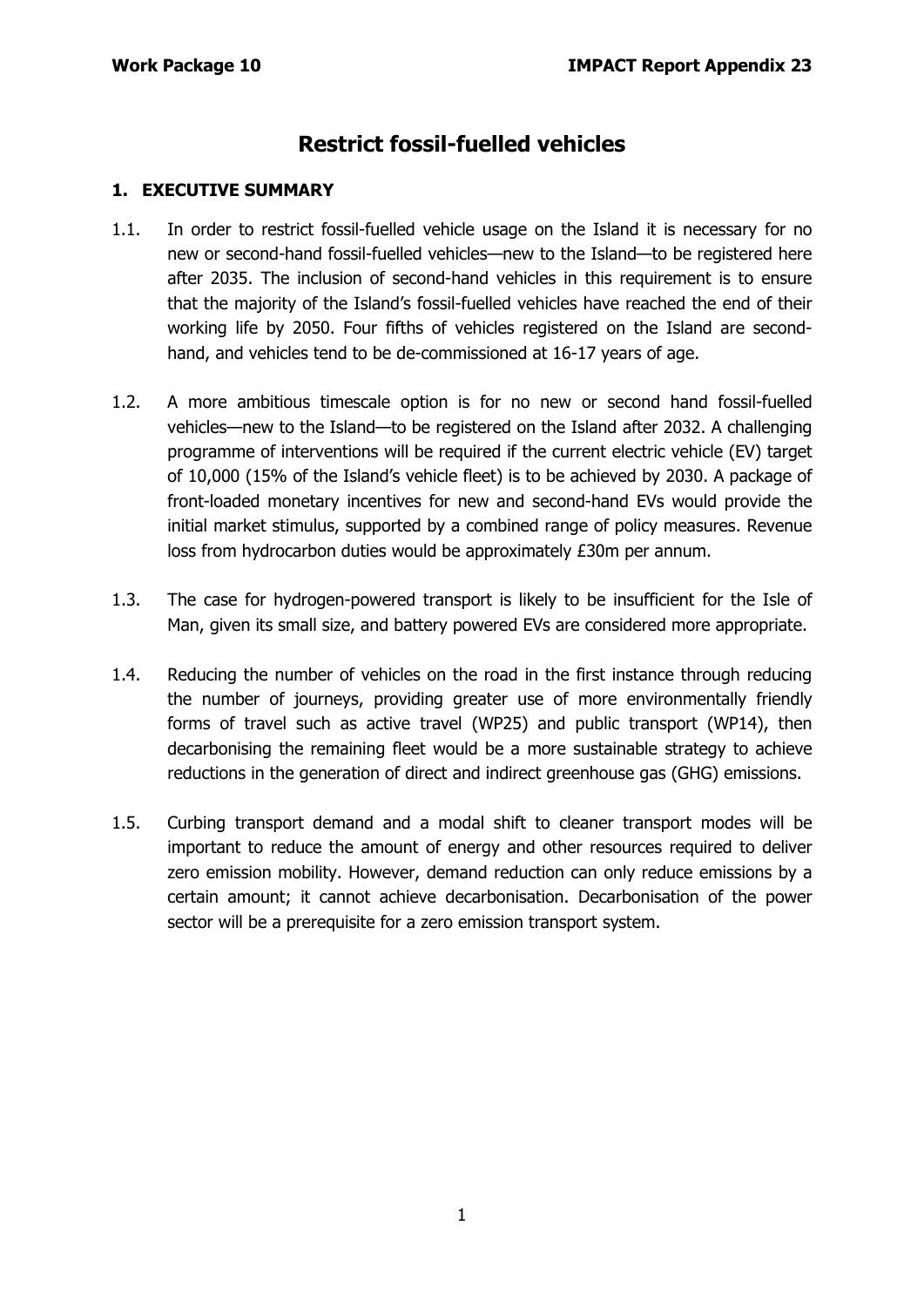### **2. THE CONTEXT**

2.1. Transport was the largest emitting sector of GHG emissions in the UK in 2017, accounting for 27% of all emissions. In the Isle of Man in 2017, although not the leading cause, transport accounted for 19% of all emissions, of which the largest emissions source in this sector is passenger cars. Passenger car emissions have increased by 30% between 1990 and 2017 and 1% between 2016 and 2017, see Figure 1 over page.



Figure 1: Emissions 1990-2017 (Aether, 2019)

2.2. Addressing emissions associated with transport will be key if the Island is to achieve net carbon emission neutrality by 2050.

### **3. THE CHALLENGE: FUTURE GOALS**

- 3.1. The current position of the Isle of Man Government regarding low emission vehicles is outlined in the Department of Infrastructure policy document "Moving Towards" Low Emission Travel: a policy for Surface Transport & Electric Vehicles" (GD 2019/0010) (IoM Government, 2019). The policy was approved by Tynwald in March 2019 and although not expressly stated, is linked to the Island's future fossil fuel policy.
- 3.2. The UK Climate Change Committee's (CCC) review of the uses of hydrogen in a lowcarbon economy reported that battery electric vehicles are well placed to fully decarbonise passenger cars and vans, and that whilst hydrogen could play an important role as a zero emission option for long-haul heavy duty vehicles including buses, trains and lorries, it is best used selectively alongside widespread electrification (CCC, 2018).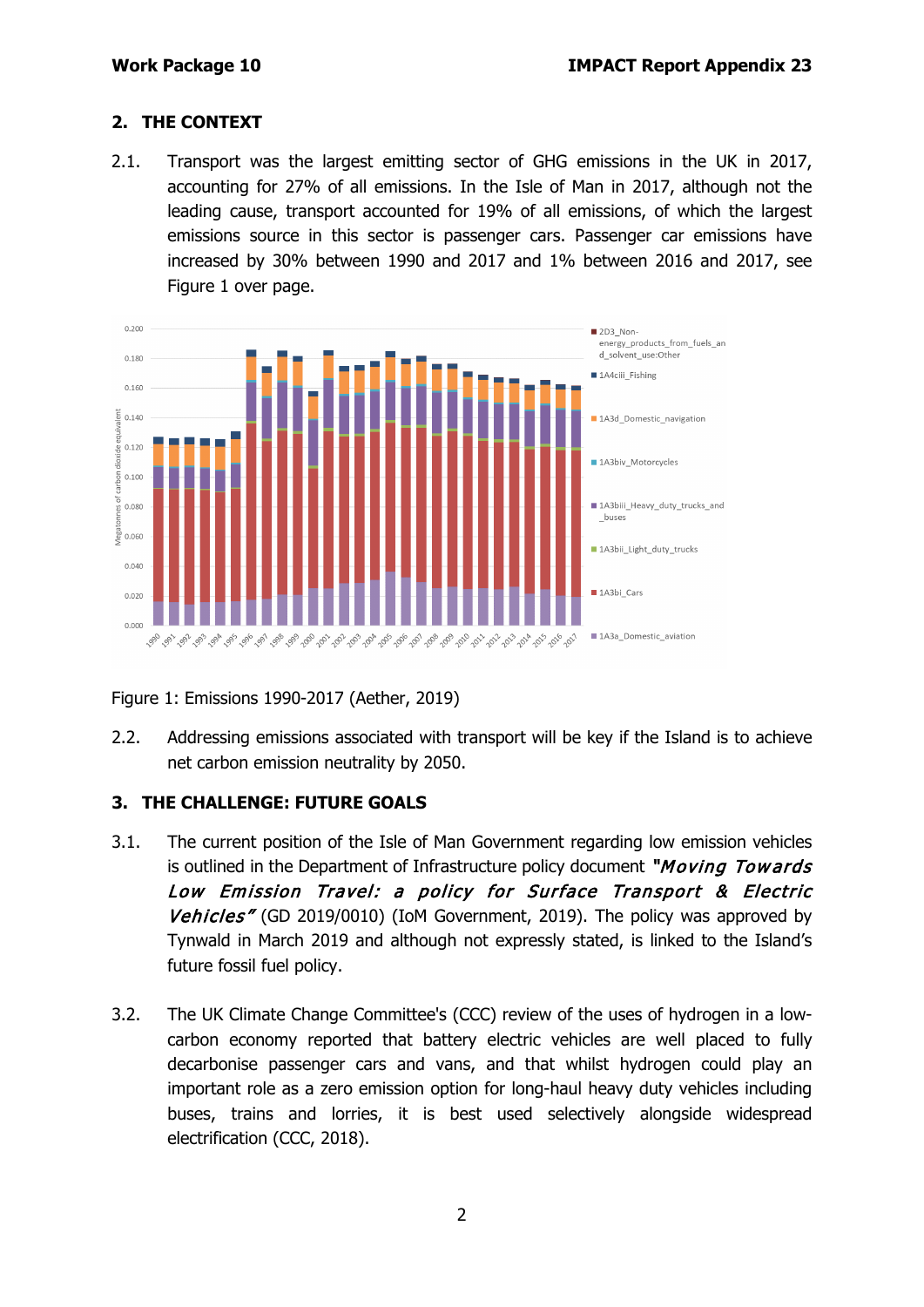- 3.3. The Department of Infrastructure policy document re-states the policy first approved by Tynwald in May 2015, that the Isle of Man will be powered by ultra-low GHG emission technology by 2050. To achieve this goal, the identified key performance indicator is for 10,000 EVs to be registered on the Isle of Man by 2030.
- 3.4. The Island's emissions policy excludes machines of cultural importance such as those used on the heritage railways and for motor racing events.
- 3.5. The Isle of Man 2050 target mirrors that of the UK and Eire; the aim is to have almost every car and van operate with zero emissions by 2050. To achieve this objective, the current UK policy, outlined in the UK's Committee on Climate Change document ("Net Zero: The UK's Contribution to stopping Global *Warming*" is for no sales of new conventional petrol and diesel cars and vans by 2040 (CCC, 2019).
- 3.6. This recommendation was revised by the UK CCC in its July 2019 progress report to the UK Parliament (CCC, 2019), which identified as a priority for the coming year that to achieve the 2050 target it would be necessary to revise this 2040 target to 2030-2035, (with 2035 being the very latest deadline).
- 3.7. Scotland's target is to phase out the sale of new fossil-fuel car and van sales by 2032. The current target in Wales is for 60% of new car sales to be ultra-low emission vehicles by 2030.
- 3.8. The current position of Jersey is that it declared a climate emergency on 2nd May 2019, with a commitment to achieve carbon neutrality by 2030. Jersey is currently in the process of preparing a detailed programme of policy interventions, for presentation to its parliament, the States Assembly, by December 2019.
- 3.9. Other international target dates are as follows in Figure 2: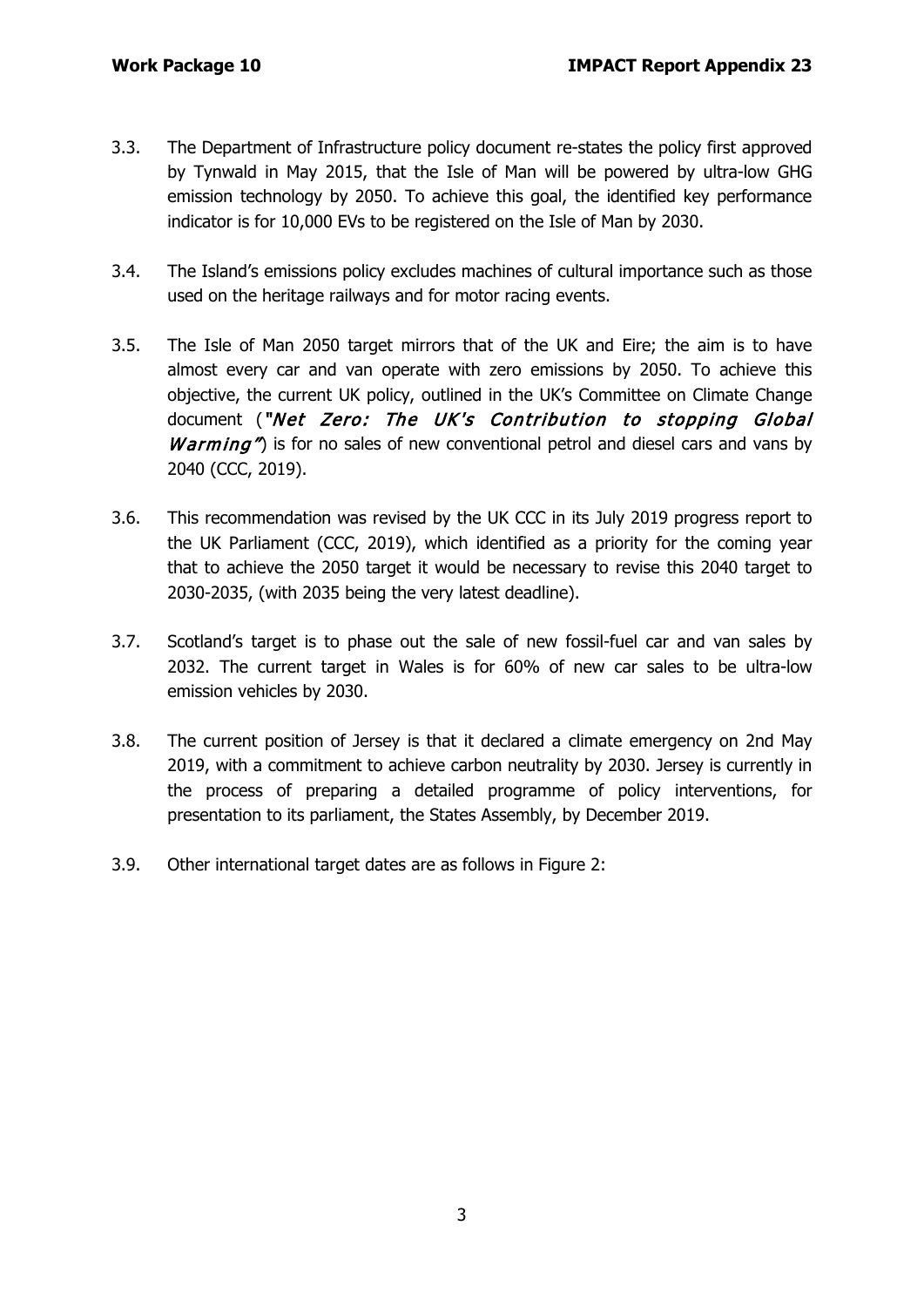# Target dates for banning the sale of new petrol or diesel vehicles

| Year | <b>Countries</b>                |
|------|---------------------------------|
| 2025 | Norway                          |
| 2030 | Iceland, Ireland, Israel,       |
|      | Slovenia, Netherlands           |
| 2035 | Denmark                         |
| 2040 | UK (Scotland 2032), Sri Lanka   |
|      | Spain, Portugal, France, Canada |
| 2050 | Costa Rica                      |

Includes bans that have been announced, proposed and put into law, and excludes countries with a target of only no full petrol or diesel vehicles (eq Japan) or a partial target (eg Mexico)

Source: IAE/BBC Briefing - energy

**BBC** 

Figure 2. Target dates for banning the sale of new petrol or diesel vehicles (BBC Website)

3.10. The UK CCC July progress report also concluded that:

"the 'Road to Zero' ambition for a phase-out of petrol and diesel cars by 2040 is too late and plans to deliver it are too vague. To meet the need to switch the UKs entire fleet of light-duty vehicles to ultra-low emission vehicles (ULEVs) by 2050 means that a rapid ramping up of the market share of EVs, [electric vehicles] from 2.5% in 2018 will be required during the 2020s".

Its recommendations for the coming year also include:

"Implementing policies, including fiscal instruments, to strengthen incentives to purchase cleaner vehicles. Current purchasing trends are undermining new car and van emissions targets and must be reversed."

- 3.11. The UK have targets for at least 50% and potentially as many as 70% of new car sales to be electric vehicles by 2030.
- 3.12. The Manx Utilities Authority (MUA) has modelled future EV growth scenarios in the Isle of Man—from which the Isle of Man Key Performance Indicator (KPI) of 10,000 vehicles has been extrapolated)—within their document "Home Generation Feed-in Tariffs, Electric Vehicles and Electric Heating for Buildings – GD 2019/0003" (MUA, 2019). This document was considered by Tynwald in March 2019. The future energy scenarios are based upon those produced in 2017 by the National Grid Company and are modelled along two axes: affordability, and environmental/green policies (National Grid, 2018).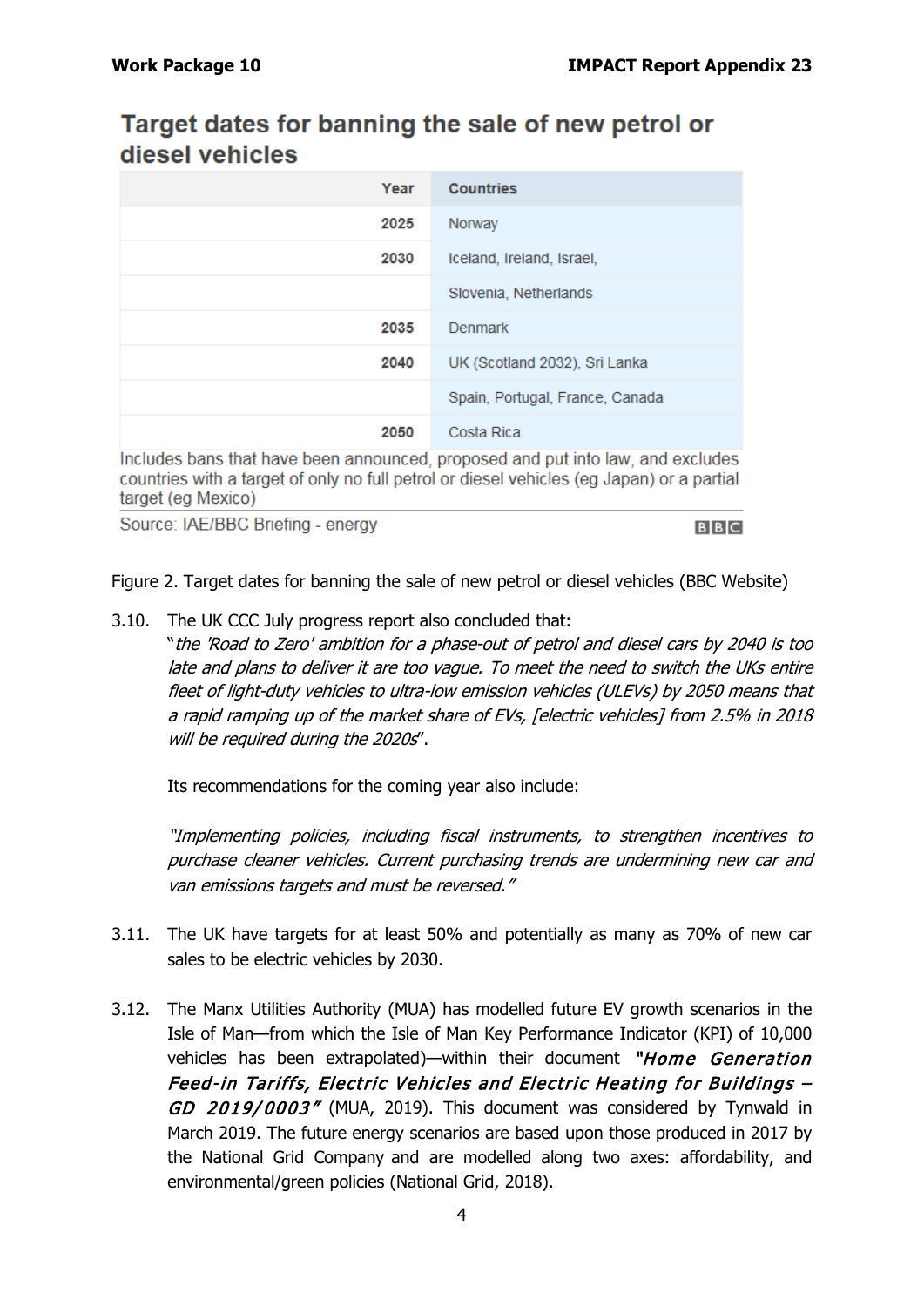- 3.13. The MUA scenario within GD 2019/0003, is based the most challenging of four future scenarios and was modelled to meet the United Nations Framework Convention on Climate Change target to keep the global temperature increase this century to under 2°C higher than pre-industrial levels.
- 3.14. The four future energy scenarios are shown in the Figure 3 over page.
- 3.15. The Isle of Man KPI figure of 10,000 EVs by 2030, based upon the  $2^{\circ}$ C scenario, assumes a 30% increase per year in electric vehicles through to the mid-2030s to achieve a 14% EV market penetration, with a further market penetration of 11% for plug in hybrids. The Isle of Man two degree  $(2^{\circ}C)$  scenario projects a net increase of 4,000 electric vehicles per year after 2030.
- 3.16. The 10,000 figure was derived from normalising the UK data outlined in the  $2^{\circ}$ C scenario to match the Island's transport statistics. The other, less aggressive energy scenarios when translated to the Isle of Man forecasts 1,700 to 3,800 EVs by 2030. The progression of take up of ULEVs in the Isle of Man modelled on all four scenarios is illustrated in the table in Figure 4.



# **National Grid Future Energy Scenarios**

Figure 3. Figure reproduced from: National Grid Future Energy Scenarios (National Grid, 2018)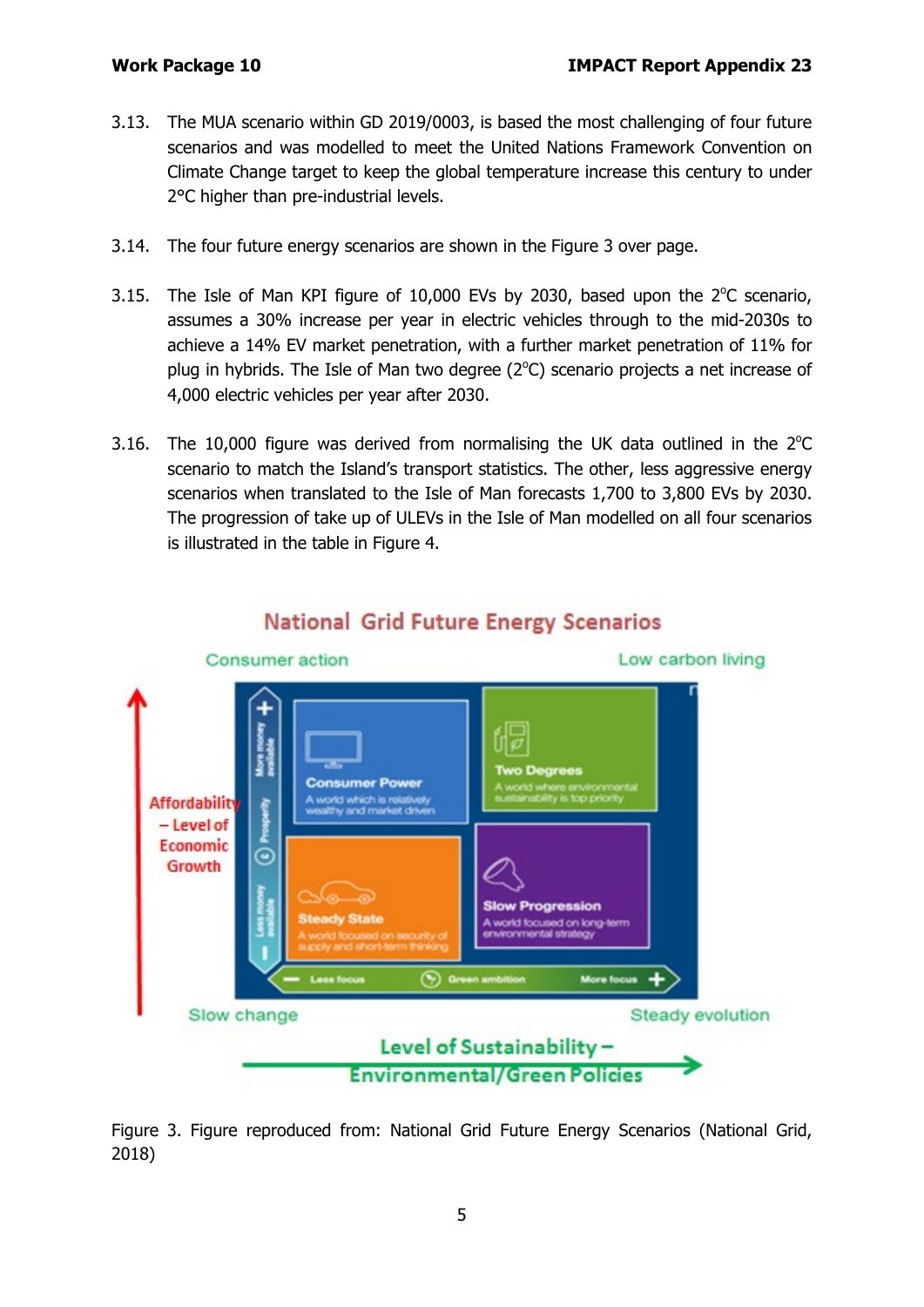

# **Electric Vehicles 2016-2030**

Figure 4: Electric Vehicles (Source: MUA Internal Document)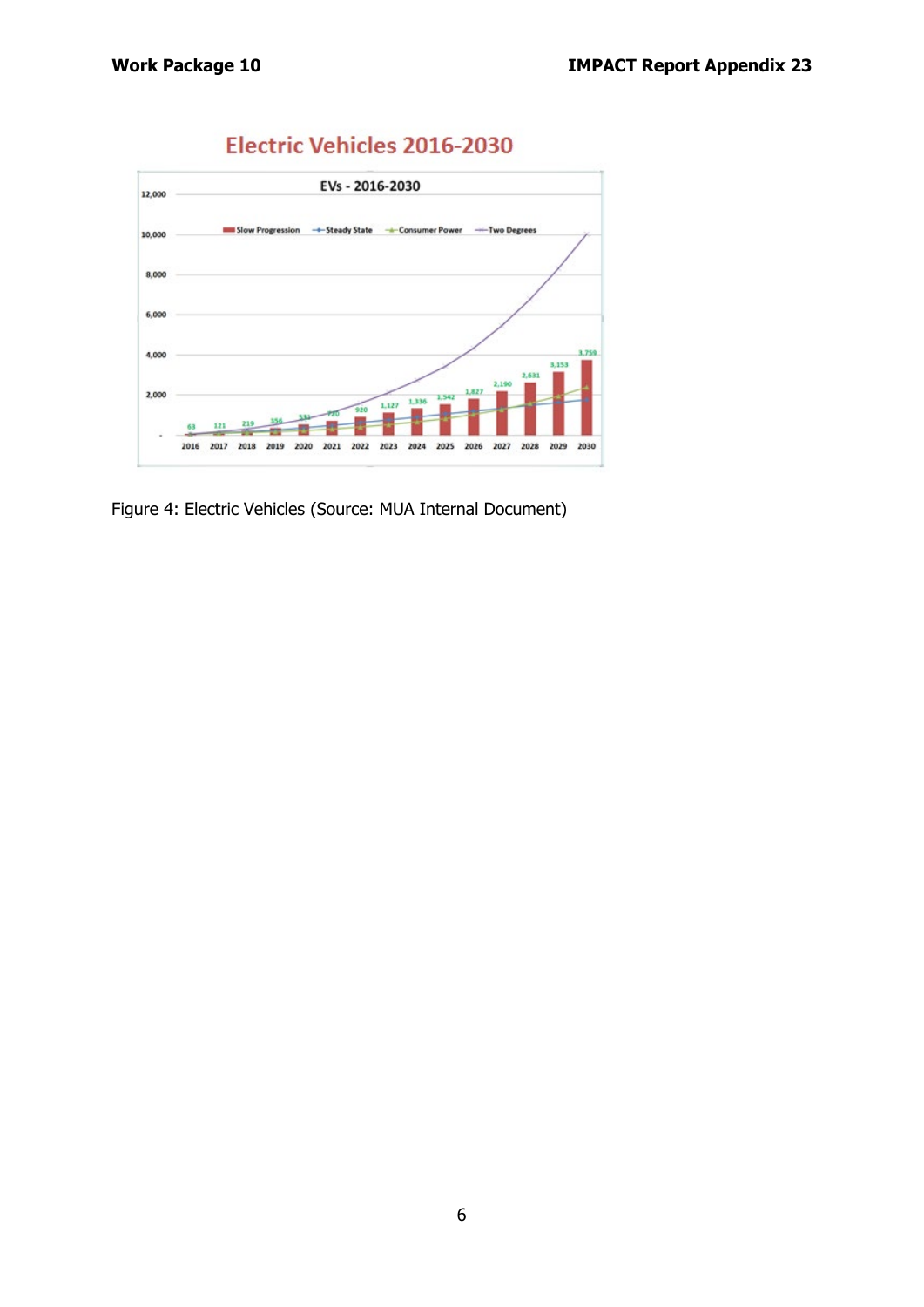- 3.17. It is important to note that to achieve the  $2^{\circ}$ C scenario, a very comprehensive and challenging programme of interventions is required, in a world where environmental sustainability is top priority. The other models—slow progression, steady state, and consumer power—achieve very low levels of ULEV growth in the period to 2030.
- 3.18. The programme of interventions currently identified for the Isle of Man specifies that to encourage the shift to electric vehicles Government needs to instigate action in a number of areas including:
	- provision of information;
	- supply of viable alternatives;
	- a reliable and accessible charging network;
	- an appropriate taxation regime.

#### **4. THE CHALLENGE: CURRENT ISLE OF MAN POSITION**

#### **Cars & Vans**

- 4.1. As of August 2019, there were 64,726 cars registered on the Isle of Man, 6,514 motorcycles and 2,965 other types of vehicle. The other category includes Goods vehicles, Articulated Goods vehicles, Buses/Minibuses and agricultural or plant vehicles. Whilst there is a perception that there are more cars per capita on the Isle of Man, at 0.26 more cars per head of population when compared to the UK, the difference is marginal. Regardless of this difference, the transition to a net zero carbon future—requiring a move away from fossil fuelled vehicles—although technologically achievable, is highly emotive and will require considerable changes to individual lifestyles for many people on the Island.
- 4.2. Unlike the UK, where most new registrations are new vehicles, in the Isle of Man the majority of vehicles registered each month are second hand imports, mainly from the UK, with new vehicles representing only 1/5th (100 –150) of vehicles registered.
- 4.3. Battery operated vehicles are commonly accepted to be the most promising technology for decarbonising the light duty vehicle sector. Despite the Isle of Man being a prime location for the growth in the electric vehicle fleet, given its size and relatively small daily travel distances, as at November 2019, there were only 309 battery electric vehicles registered on the Isle of Man, which is 0.5% of the total number of cars registered. This compares to a figure of 0.6% of battery electric vehicles in the UK as at August 2019.
- 4.4. The International Council on Clean Air Transportation (ICCT, 2018) identified that to develop the electric vehicles market, four key market barriers need to be overcome. These are typically summed up as:
	- A limited availability of electric models;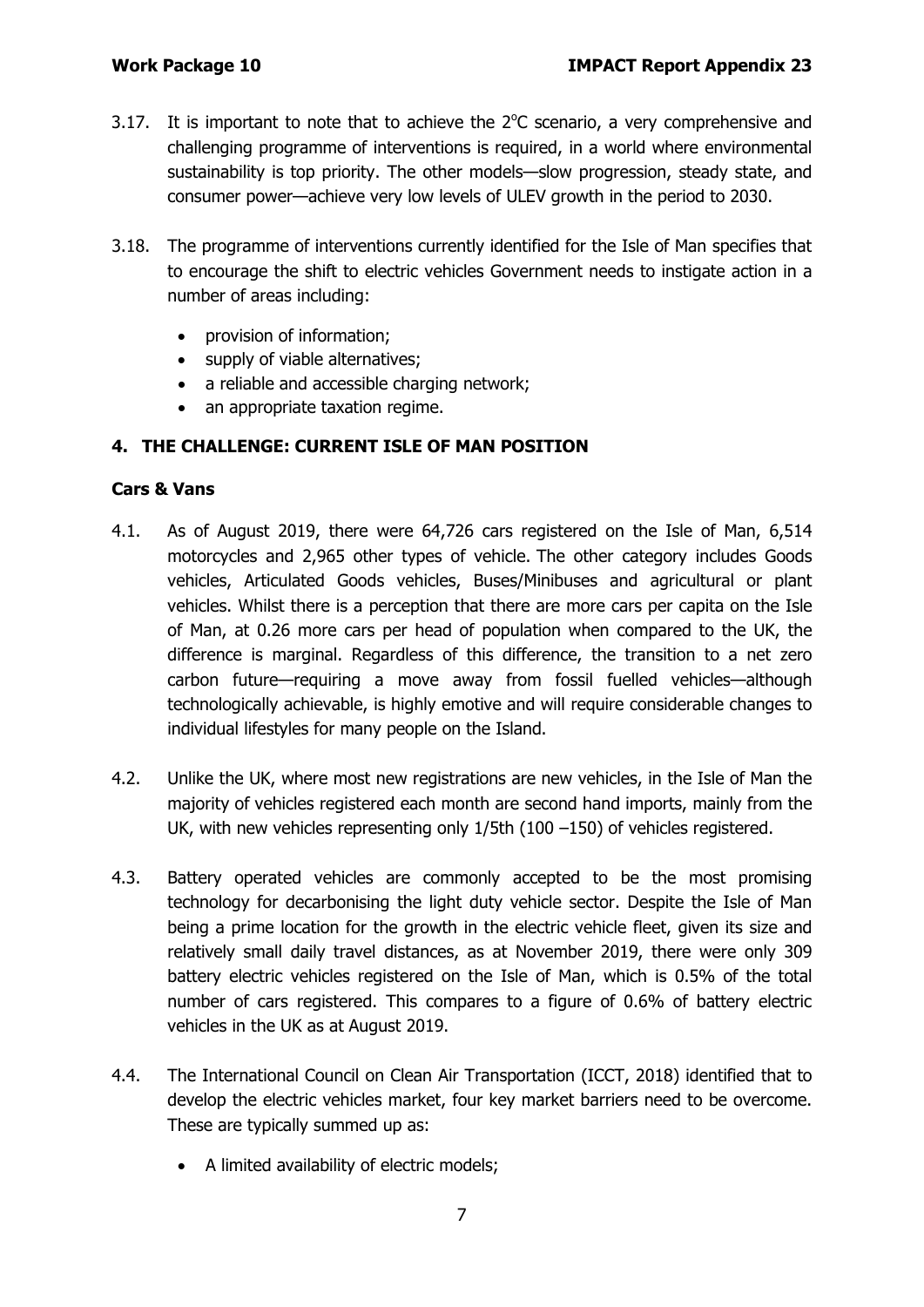- higher cost;
- inconvenience related to charging options, and;
- consumer awareness and understanding about electric vehicles.
- 4.5. The inconvenience related to charging includes anxiety regarding range, charging time and charging facilities.
- 4.6. These barriers are addressed by the actions identified in the Department of Infrastructure policy document," Moving Towards Low Emission Travel A Policy for Surface Transport & Electric Vehicles".

#### **Availability of Electric Models**

- 4.7. Since 2009, EU legislation has been driving the increase in low emission vehicles, by increasing mandatory emission reduction targets for new cars. Stricter targets will apply from 2021 on, with a phase-in from 2020.
- 4.8. Regulation (EU) 2019/63110 (Council of the European Union, European Parliament, 2019) set  $CO<sub>2</sub>$  emission performance standards for new passenger cars and for new light commercial vehicles (vans) in the EU for the period after 2020. The new Regulation will apply from 1 January 2020.
- 4.9. In response to international Governments steering the electrification process, together with the economic benefit from leading the transition, the range and availability of electric vehicles is due to increase significantly during the next few years, as illustrated in the following chart. Manufacturers have announced more than \$150 billion in investments to achieve collective production targets of more than 13 million electric vehicles annually by 2025 (ICCT, 2018), see Figure 5 over page.
- 4.10. The current production forecasts show that most carmakers are ready to embrace electrification and are leaving behind the 'technology neutrality' approach, focusing on scaling up electric car volumes instead, and there are predictions that: "Electric vehicles are about to go mainstream in Europe, and 2020/2021 is likely to be a tipping point for the market" (E Bannon f. T., 2019).
- 4.11. Figure 6 on the next page shows the vehicle types and electric mileage of future EVs.
- 4.12. This commercial investment in electric vehicles is a good indication that the future global vehicle fleet will be substantially made up of electric vehicles powered mostly by renewable sources by 2050.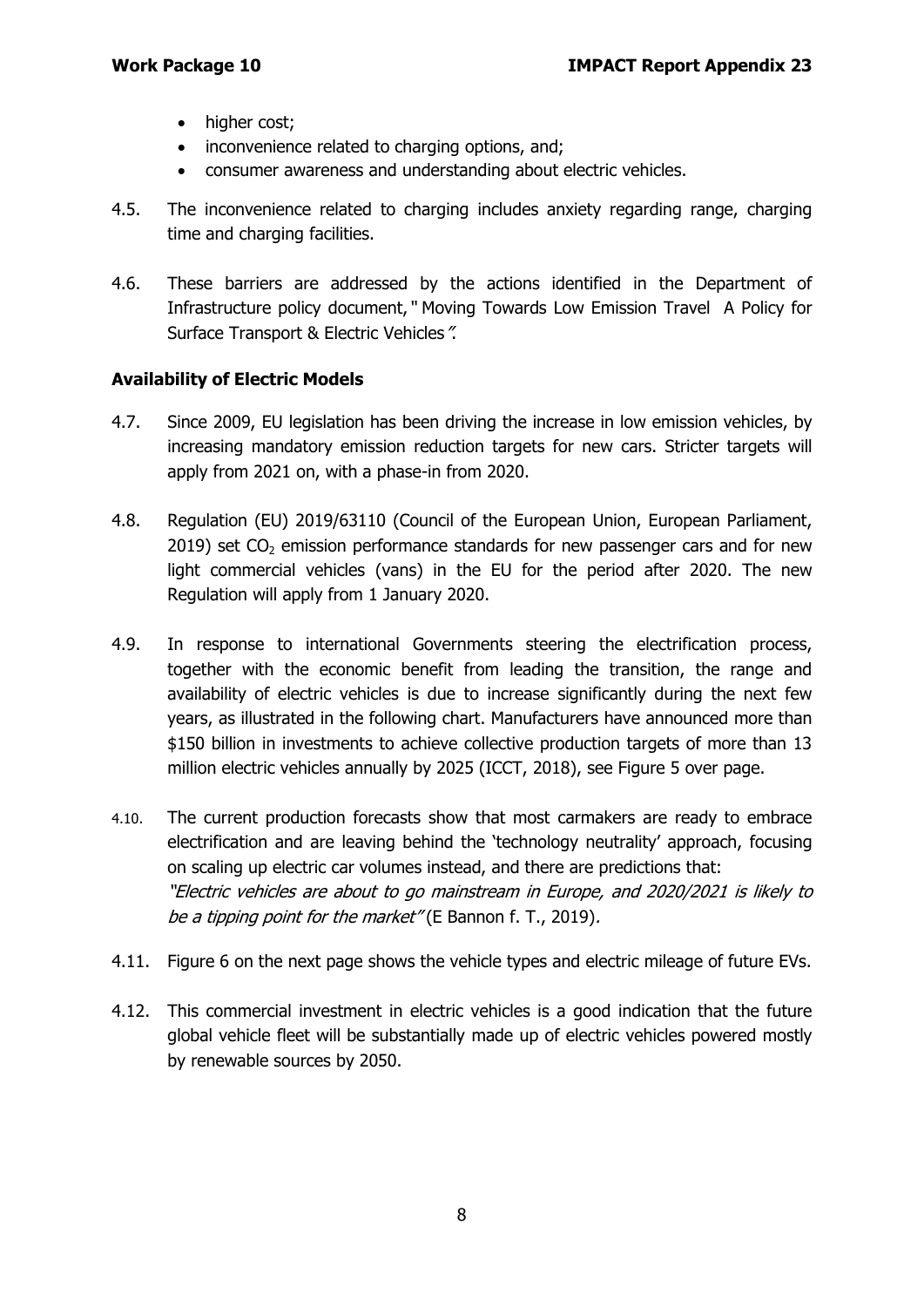

Electric car models coming to market in Europe 2019 - 2025

Figure 5: Electric car models coming to market in Europe 2019-2025 (Transport and Enviornment , 2019)

# **Wide Range of Electric Vehicles**

Models by style and range available through 2020



Figure 6: Electric Car Boom (Bloomberg New Energy Finance, 2019)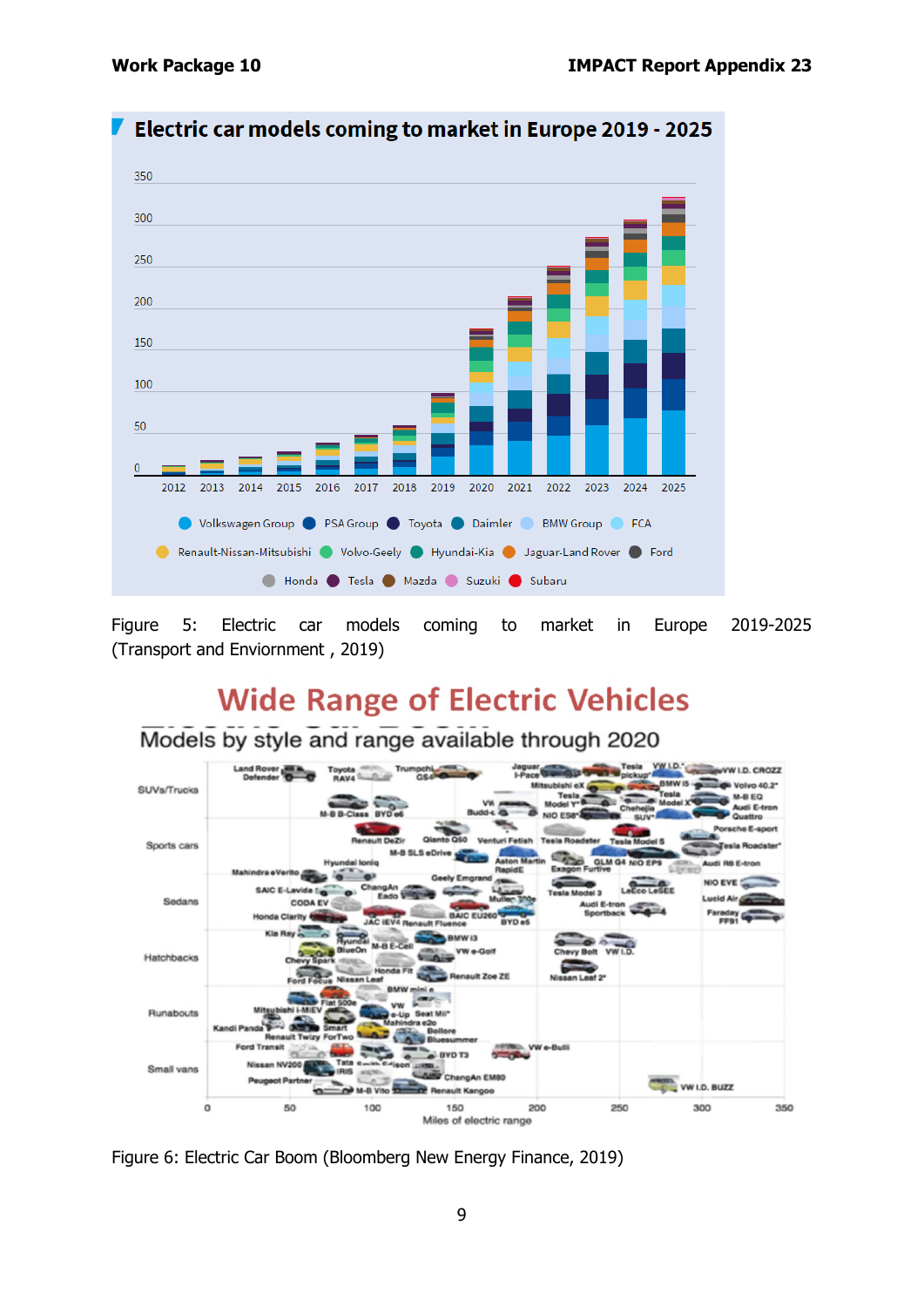4.13. New and second-hand EVs are currently available from car dealerships on the Isle of Man. It has been noted that there is however a UK-wide issue of availability, with extensive waiting lists for popular new models (e.g. the Hyundai Kona), and limited availability of second-hand vehicles to meet on-Island demand. Supply issues could potentially become a significant problem given that the Isle of Man market is predominantly based on second hand UK vehicles.

### **Higher Costs/Financial Incentives**

- 4.14. The key challenge slowing consumer uptake of EVs is the higher up-front cost, with lower running costs not yet balancing the up-front costs unless drivers have a high annual mileage, and there is limited evidence as to the actual whole life savings and resale value. Beyond 'early adopters', consumer choice will drive market growth (Regen, 2018).
- 4.15. EVs are being challenged by smaller petrol/diesel cars and a question mark over residual values, as illustrated in the Figure 7 below.

| <b>Vehicle Type</b>             | Petrol/Diesel | <b>Small Car</b> | <b>Hybrid</b> |         | Plug-In Hybrid Electric Vehicle |
|---------------------------------|---------------|------------------|---------------|---------|---------------------------------|
| ₫<br>Range(miles)               | 300-350       | 300-350          | 550           | 600     | 100                             |
| Capital Costs                   | £15,000       | £10,000          | £23,000       | £30,000 | £30,000                         |
| Miles/gallon(mpg)               | 38            | 55               | 60            | 72      | 5 miles/kWh                     |
| Cost/mile(p/mile)               | 14.4          | 10.0             | 9.2           | 7.6     | 3.2                             |
| <b>EV Tariff</b>                |               |                  |               |         | 1.8                             |
| <b>Breakeven Mileage(miles)</b> |               |                  | 151,018       | 219,865 | 133,365                         |
| Residual Value after 3 yrs      | 55%           | 55%              | 58%           | 58%     | 25%                             |

# **Main Challenges facing EV Ownership**

Figure 7: Main Challenges facing EV Ownership (Source: MUA internal document, 2017)

- 4.16. It is predicted that once EVs are cheaper in terms of total cost of ownership (TCO), a review over a 3 - 5 year period that looks at the cost of fuel, insurance, maintenance and depreciation, many more consumers will make the investment. This tipping point is expected to occur in the mid-2020s, although higher initial capital cost could still remain a barrier (Regen, 2018). Growth in the take-up of EVs should also provide a boost to the second hand EV market.
- 4.17. A comparison of policy measures that promote electric vehicles across 20 countries identifies that monetary incentives in the form of subsidies or tax relief may provide an initial stimulus for consumers to consider purchasing an EV rather than a conventional combustion engine vehicle. Every major EV market across Asia, Europe and North America (with more than 1% electric share of new vehicles) has had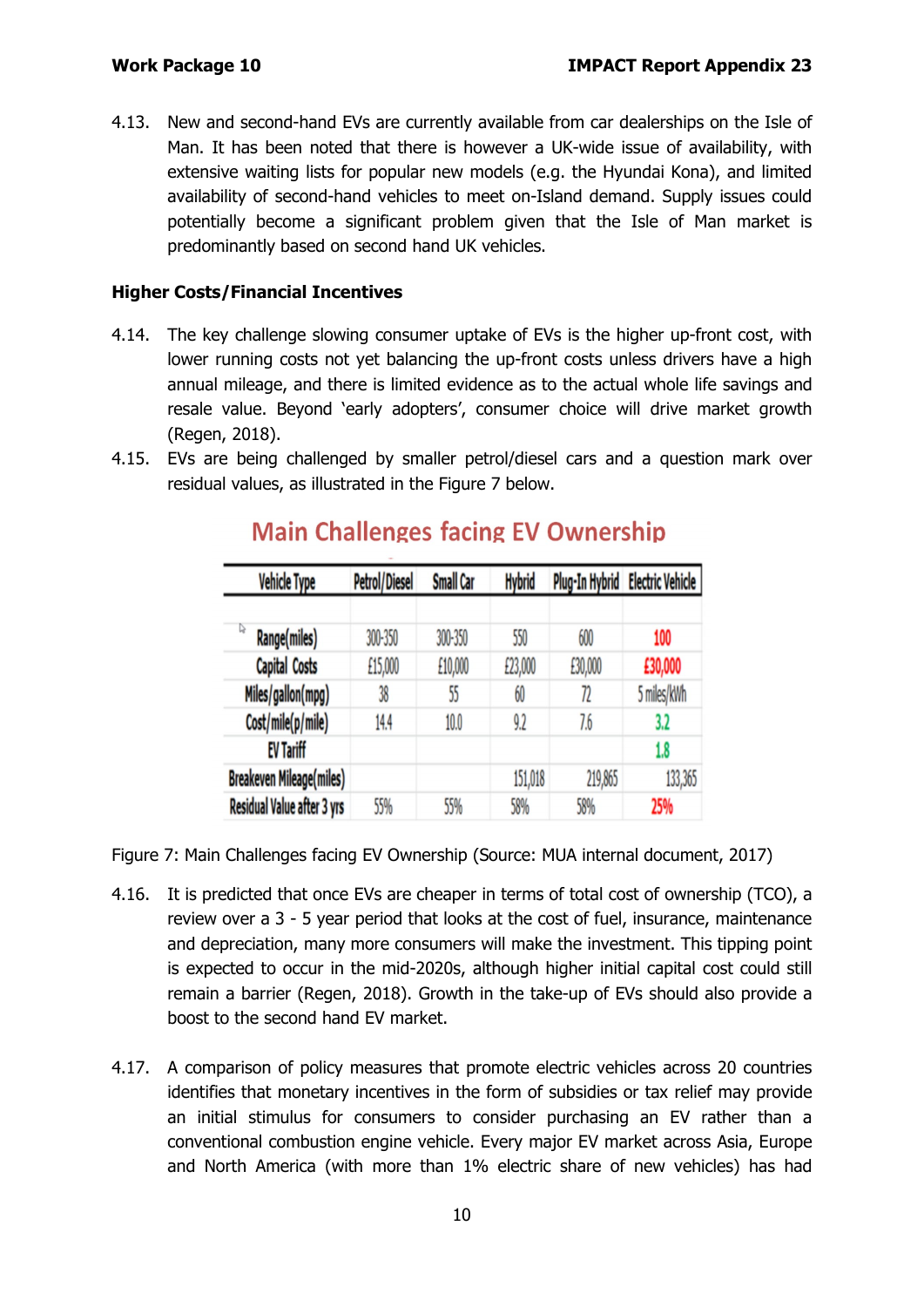substantial consumer financial incentive, considerably reducing the cost difference between electric and comparable non-electric models. The markets with the highest global EV shares (e.g. China, the Netherlands and Norway), have had national incentives valued at more than \$10,000 per vehicle. The greatest growth of EVs in the market took place in Norway, where a market share of approximately 3.1% in 2012 grew to 30% in 2016. This was achieved by offering purchase tax exemptions, which equalled 25% of the cost, together with reduced road tax (Rietmann N, 2019).

- 4.18. In the UK, grants are available for the purchase price of EVs up to a maximum of £3,500, (reduced from £4,500 in November 2018, when the grant towards hybrid vehicles was also removed) (UK Government, 2019). The UK also provides a subsidy for the installation of EV charging points, reducing the installation costs from around £1,000, to £300.
- 4.19. Although EVs still only achieved 2% of UK car sales in 2017, it is likely that concerns regarding range will have had an impact upon the purchase decisions of UK consumers. Continuous improvements in EV range are beginning to address these concerns. Despite the reduced grant incentives, year on year UK sales continue to increase, see Figure 8 below.





Figure 8: Cumulative electric vehicle registrations (UK) 2011- 2018 (Next Greencar, 2019)

4.20. The UK Secretary of Transport recently reported a desire to eventually end the current subsidy, even though the CCC reported in July 2019 the need to strengthen incentives to purchase cleaner vehicles, with a substantial body of evidence which suggests that addressing the cost barriers is the most effective route to increasing the take-up of EVs.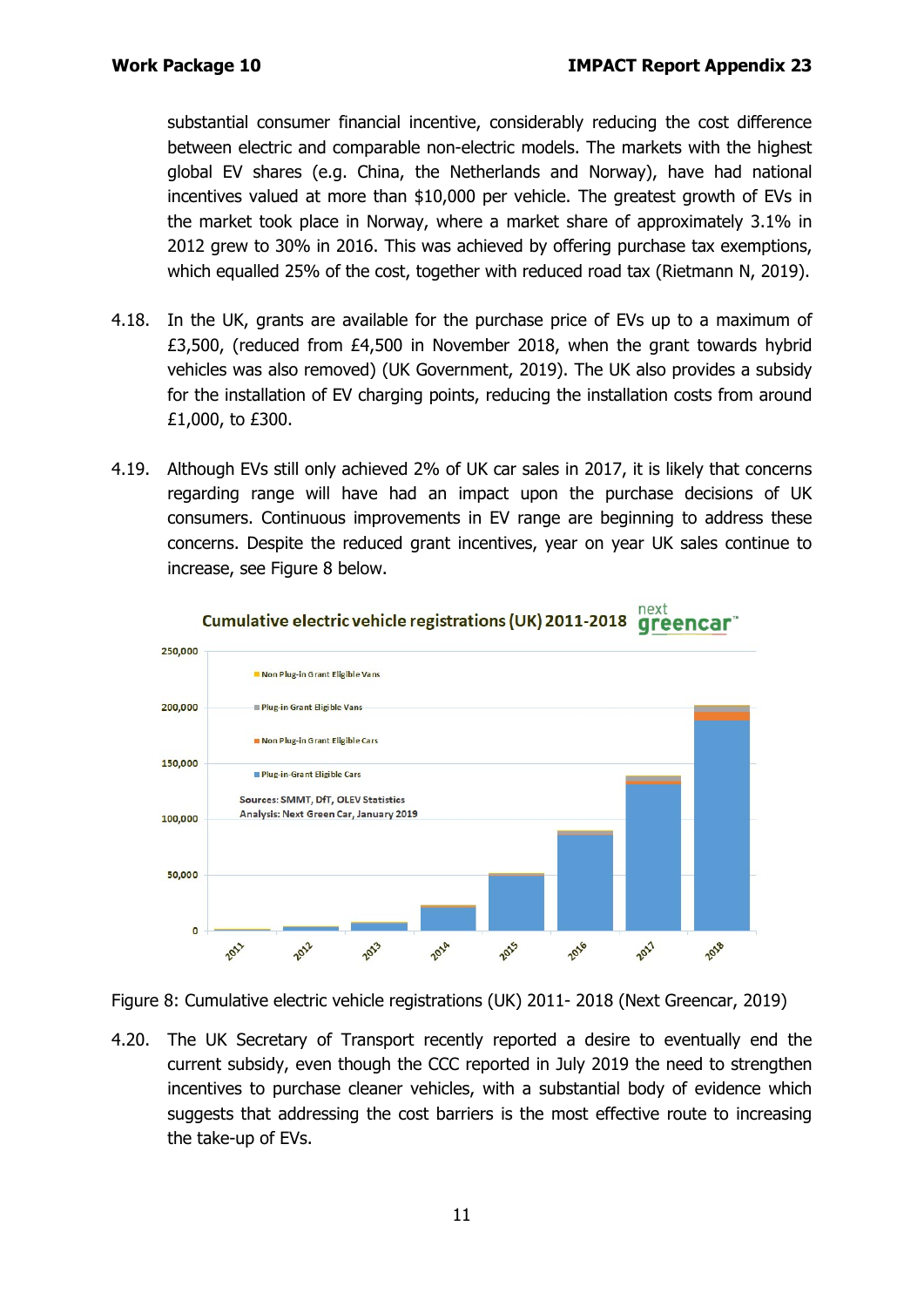- 4.21. The October 2019 report for the CCC produced by Imperial College London on behavioural change re-confirms the conclusion that reducing the upfront purchase cost and emphasising the low running costs of EVs will be crucial to more rapid takeup (R Carmichael, 2019).
- 4.22. The cost of provision of a financial incentive package on the Isle of Man —in addition to the loss of revenue from hydrocarbon duties—are estimated to be in the region of £30m per year with a maximum loss of revenue over the 20 year period of £600 million.
- 4.23. With no grants currently available in the Isle of Man, the only financial incentive currently being offered is a significantly lower level of vehicle duty (annual road tax) payable on vehicles with up to  $50gCO<sub>2</sub>/km$  emissions, and no annual road tax payable for pure EVs.
- 4.24. A 2016 International Council on Clean Air Transportation white paper identified that the optimal design for EV incentives may be based around four principles (Z Yang et al, 2016):
	- Move incentives up front to the vehicle purchase and make their value visible to dealers and prospective consumers;
	- Make the value of incentives crystal clear to consumers and dealers;
	- Ensure the incentives are available to the full target market;
	- Commit to durable incentives that allow manufacturers, dealers, public outreach campaigns and consumers to rely on them for at least several years.
- 4.25. Anecdotal information from one of the car dealerships in the Isle of Man suggested that customers who have undertaken online research regarding new EV models, do not progress the purchase when they discover that the financial incentives do not apply in the Isle of Man.
- 4.26. Local Nissan dealership, Athol Garage, ran a highly successful promotion in the Isle of Man during 2018, when they sold in the region of 160 second-hand Nissan Leaf vehicles from the UK (Athol Garage, 2019).
- 4.27. When approximately 100,000 second hand contract hire Nissan Leafs came onto the UK market, Nissan provided a promotional package including a £2,000 discount incentive, free home charger, and 0% finance. Athol Garage got behind this scheme, and ran an extensive advertising campaign on many different platforms including: a number of Nissan Leafs displayed on the forecourt; and the salespeople owned and drove the vehicles themselves, which enabled them to talk knowledgeably to customers. The campaign and promotion gained such momentum, that even when the offer expired, customers continued to buy the second hand vehicles, despite the price increase. As of September 2019, Nissan Leafs account for 192 of the EVs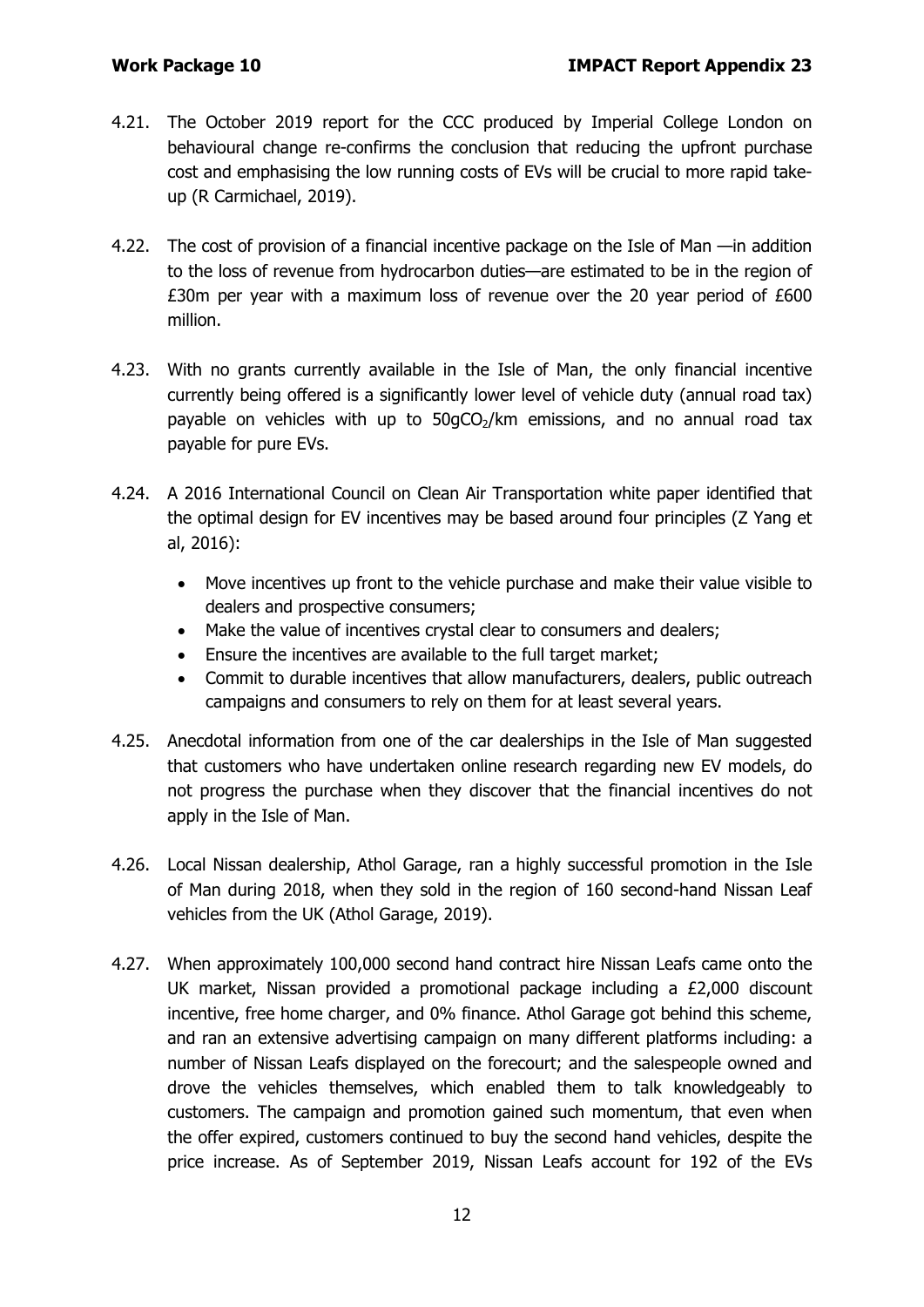currently registered on the Isle of Man (accounting for 65% of EVs on Island). Athol Garage believes that the on-Island presence of the Leaf has provided market confidence in EV's, which in turn stimulates sales (Athol Garage, 2019).

- 4.28. The Athol Garage Nissan Leaf campaign is a real-life, on-Island example that addressed all of the key market barriers identified by the Clean Transport Committee (Athol Garage, 2019).
- 4.29. Athol Garage continues to have a waiting list for second hand Nissan Leafs, pre-sold in advance of arriving on the Island. Market demand for second hand EVs was also confirmed by the independent car dealers, Swift Motors.
- 4.30. Anecdotal evidence from Athol Garage suggests that whilst its customers appreciate the environmental impact of an EV, purchases are primarily motivated by financial savings. A limited package of financial incentives already exist which could be promoted to encourage the early uptake of EVs; these include tax relief on capital allowances and benefit in kind exemptions for electric vehicles.
- 4.31. Further incentives could be introduced such as free car parking for both the public and private sectors, different rates of mileage allowances for Government employees, and salary sacrifice schemes. A locally successful staff salary sacrifice scheme was provided by Mountain View Innovation Centre which has resulted in 6 staff members purchasing EVs that they charge from the Centre's 50 kWp solar panels.
- 4.32. Imperial College's latest research however suggests that such incentives alone will be insufficient to encourage large-scale take-up of EVs, and that up-front financial incentives will be required.
- 4.33. Up-front incentives are however unsustainable long term. Research on the European market undertaken by the International Council on Clean Transportation, (P Slowik et al, 2019) and the European Federation for Transport and Environment (E Bannon f. T., 2019) both recommend a review of the vehicle taxation system to facilitate the shift to zero emission solutions.
- 4.34. Transport and the Environment (2019) reported that taxes steeply graduated by  $CO<sub>2</sub>$ emissions are very effective at lowering fleet average emissions and tackling rising transport CO2 emissions (2019), in addition 'polluter-pay' policies—taxing higherpolluting vehicles—could produce steady revenue while incentivizing EVs. The development process must ensure that besides being economically smart, policies are also socially equitable, meeting the requirements of a 'Just Transition', see paragraph 6.16.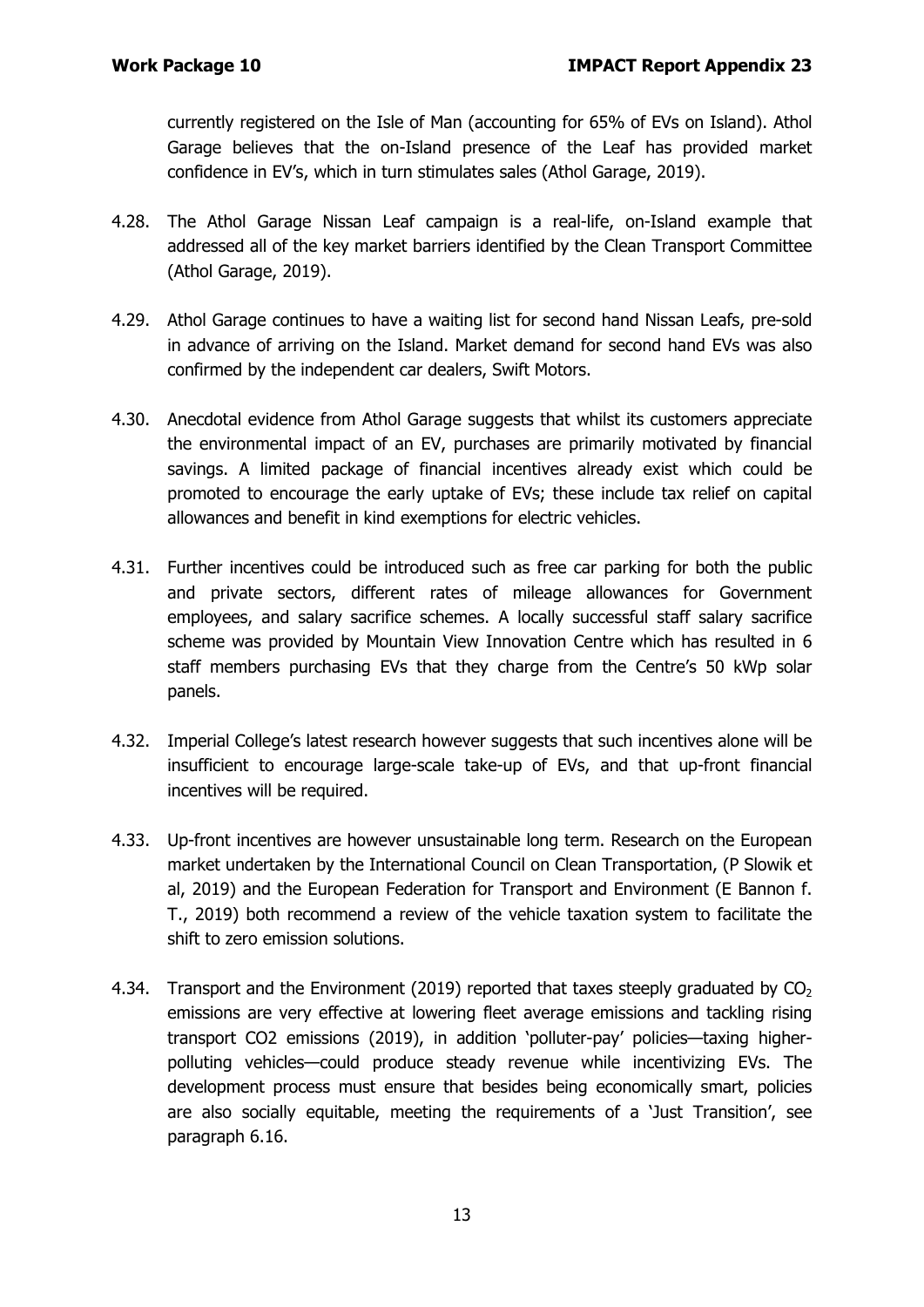- 4.35. The Department of Infrastructure has proposed the 'vehicle duty collection model' as a future policy measure that could affect the composition of the vehicle fleet by aiding the transition from diesel to petrol. The new policy would introduce charges based on emissions, a £30 per vehicle diesel surcharge from April 2020, plus a £100 vehicle emissions surcharge for the worst 12% of polluting vehicles. The surcharges will progressively increase pressure on drivers to make environmentally friendly vehicle choices. As EVs reach cost parity with fossil fuelled vehicles and are more widely adopted, incentives and consumer awareness programs can evolve.
- 4.36. Low emission zones have been successful in reducing harmful emissions across European cities, and assisting the transition to low emission vehicles. Air quality is not currently monitored in the Isle of Man so no data is currently available In the Isle of Man, regular monitoring of air quality to 2009 showed that air quality met accepted standards, other than occasional slight elevations of nitrogen dioxide at one or two locations with heavy traffic. DEFA undertakes occasional 'snapshots' of monthly average nitrogen dioxide levels, the levels found generally slightly lower than in the period to 2009, and with none having found levels above the UK/EU target maximum. Air quality testing around congested areas such as schools would be useful to inform future policy.
- 4.37. Consideration should also be given as to how private sector businesses could be encouraged to transition to low emission fleets; company car taxes could provide the opportunity to shift the new car sales to a zero emission models. Commercial fleet and company cars move quickly into the private market, so could be strategically important for growing the local second-hand EV market. More company and fleet EVs would also increase visibility and help normalise the technology, leading to more rapid adoption.
- 4.38. Incentives could also include dedicated fleet reviews, support and case studies, such as those offered by the Energy Saving Trust on behalf of the UK Department of Transport (Energy Saving Trust, 2019).
- 4.39. The age profile of vehicles currently registered on the Isle of Man is illustrated in Figure 9 below.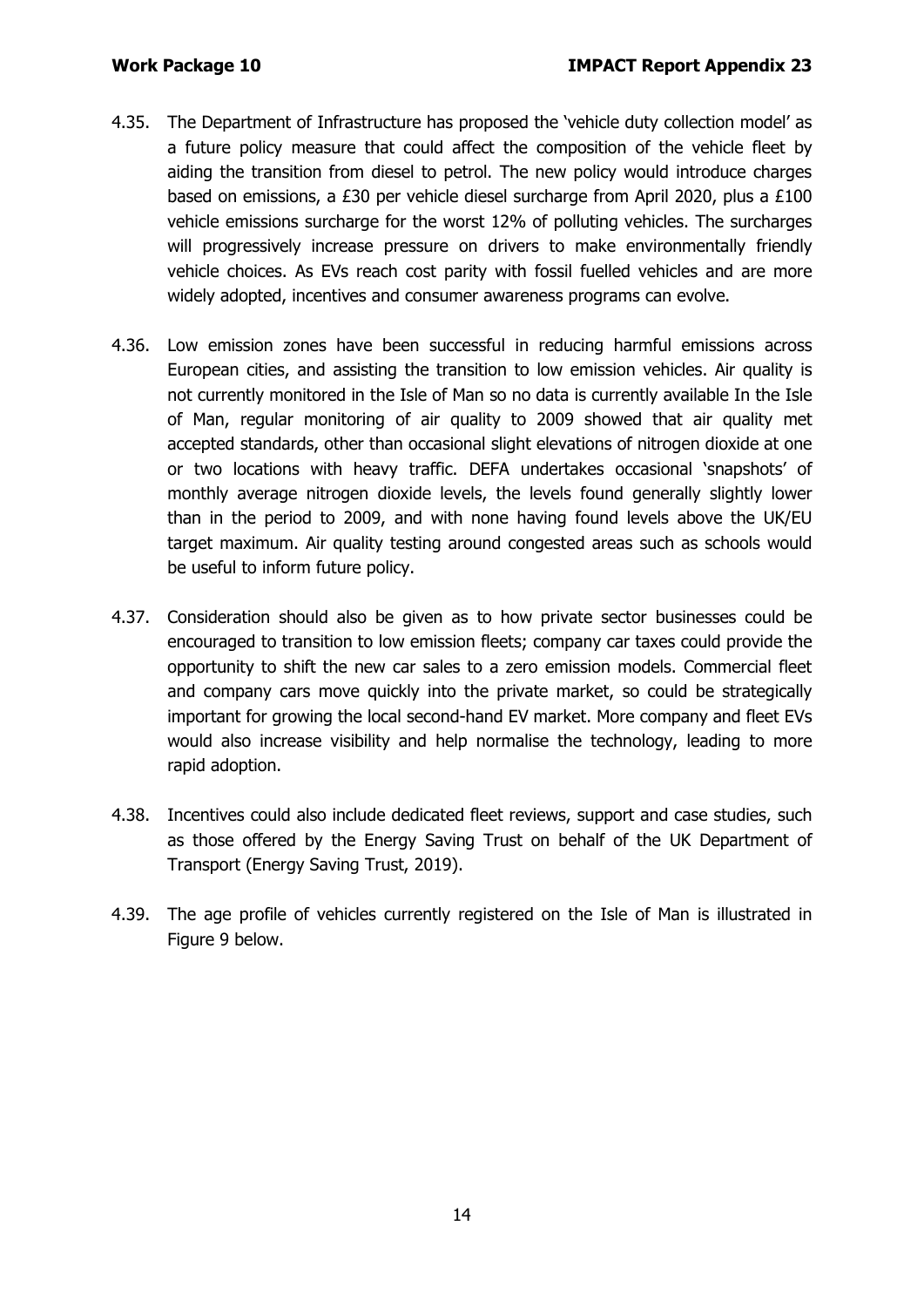

Figure 9: Analysis produced by Jack Emmerson, Climate Change Analytical Team

- 4.40. This diagram illustrates that the modal average age of vehicles on the Isle of Man is 13 years old, and suggests that vehicles tend to be de-commissioned at 16-17 years of age. For an incentive policy to have the most significant and timely effect in terms of encouraging the uptake of EVs, it could be developed and rolled out in the next 4 or 5 years, to coincide with the decommissioning pattern of the spike shown in the graph above of vehicles of around 14 years of age. As this period would also be around the time when there is expected to be market parity between electric and conventional combustion engine vehicles, a policy which incentivised the purchase of 2<sup>nd</sup> hand electric vehicles on the Isle of Man, could have a significant impact in the growth of the Manx EV fleet.
- 4.41. The distribution of the vehicle age profile also shows a bi-modal pattern, with a large number of vehicles being 5 years old. Assuming the same de-commissioning pattern of 16-17 years, policy to encourage renewal of this group with EVs should be in place by 2030.

#### **Charging Infrastructure**

- 4.42. There is a recognised strong link between public charging points and EV take-up, with the two key barriers being the charging availability and time required to charge.
- 4.43. There are currently 12 public charging stations on the Isle of Man, each comprising twin sockets providing 7 kw of power per hour, free of charge. There are another 12 plus private and commercial units with 3.6kW, 7kW and dedicated Tesla outlets, including private domestic EV owners offering their home charging units. There is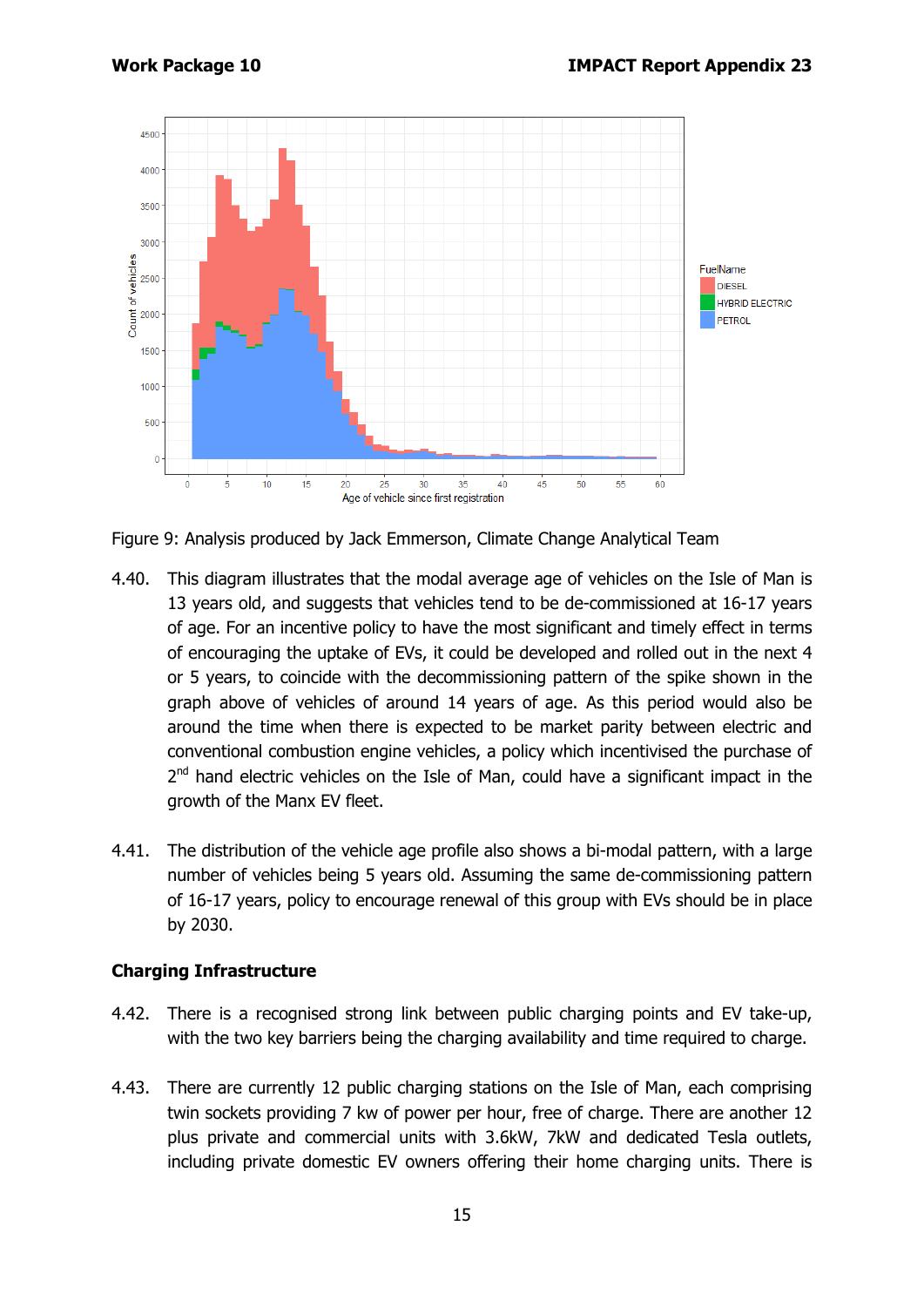one twin 22kW 3 phase point on the mountain, at the Bungalow.

- 4.44. The MUA policy is to provide a ratio of one charging point for every 10 vehicles, with the assumption that 60% of EV charging will take place in the home. The MUA policy aim is that most EV owners will opt for home charging. This will allow them to utilise the EV tariff cheap overnight charging units, which are applied to the whole house usage, potentially representing a 15% discount on annual electricity costs.
- 4.45. The MUA expects commercial organisations to install EV stations in their car parks for staff usage, and possibly community usage overnight, which can then also cater for those EV owners without off-street car parking facilities. On this basis, the MUA estimates that only 10% of all charging stations are required for destination centres and other EV owners without off-street parking. Further research regarding the mechanics to encourage commercial organisations to provide EV charging facilities and the provision of facilities for those without of-street parking is required.
- 4.46. The MUA has committed funding to supporting the installation of additional charging points to ensure the ratio of EVs to charging points remains within European Union targets.
- 4.47. As the projected 30% exponential increase in EVs is not based on linear growth, annual monitoring of the number of EVs will be required in order to ensure that the MUA is able to achieve the 10:1 ratio of Electric Vehicles to public charging points.
- 4.48. The MUA is seeking to out-source the provision of public charging points, and in August 2019 advertised for expressions of interest for the provision of electric vehicle charge points, back office and payment platforms. It is intended that the formal tender process will commence in October 2019, with the service starting to be rolled out by Spring 2020. It is hoped that this will meet the needs of residents as the takeup of EVs on the Isle of Man expands. The Department of Infrastructure policy includes an action for retro-fitting Government properties with appropriate charging facilities where practical. Further information on this issue is provided within WP 28 "Replace Government transport fleet and all public transport vehicles with electric".
- 4.49. Whilst the Isle of Man has been recognised as a prime location for the growth in the electric vehicle fleet, it is important to recognise that residents do regularly travel to the UK. The UK charging network is therefore likely to be a consideration in any decision to purchase an EV.
- 4.50. The number of UK public charging points is extended daily. As of 29th October 2019, the total number of locations which have a public charging point installed was 9935, the number of devices at those locations was 15908 and the total number of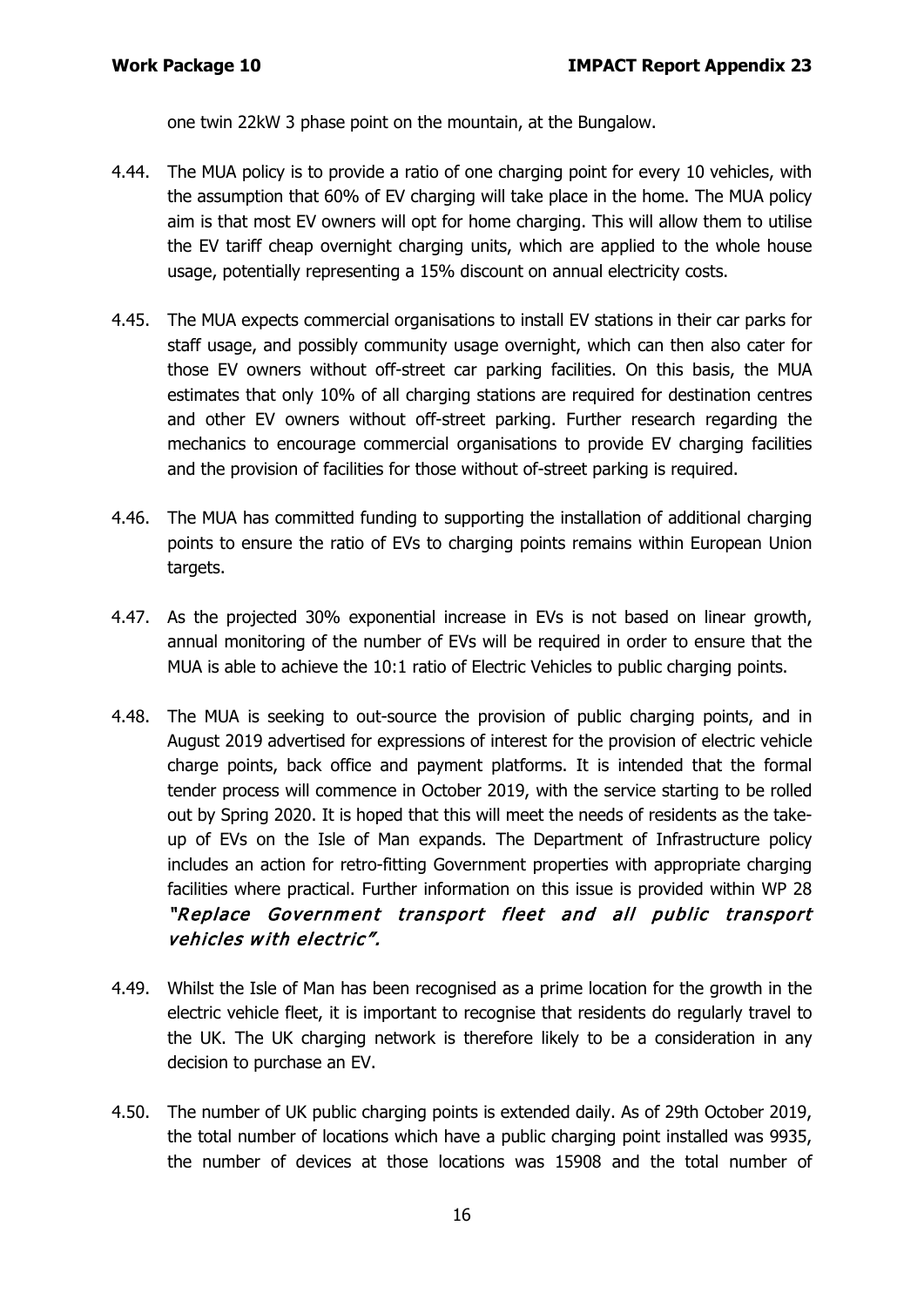connectors within those devices was 27522. There were 439 new devices added to the Zap-Map database over the previous 30 days which equated to 862 new connectors (Zap-Map, 2019). This trend is only set to continue, and is illustrated in Figure 10 below.





Figure 10: Number of UK charging locations and connectors over past 12 months (Zap-Map, 2019)

- 4.51. In September 2019, the UK Government launched a £400 million fund to increase Britain's electric vehicle charging infrastructure, with the first £70 million allocated for 3000 charge points.
- 4.52. Rapid charge points can recharge a family car in as little as 20 minutes, compared to existing technology which can take 40 minutes, making the reality of driving electric vehicles easier and more accessible across the country.
- 4.53. EV owners travelling in the UK are able to identify availability of charging points using on-line sites such as Zap-Map and Plug-In, in addition to EV charging locations identified on satellite navigation systems.

### **5. REVENUE IMPACT**

#### **Fuel Duty**

5.1. In 2018/2019 road fuel duty totalled £29.24m. Treasury currently raises £15.24mm per annum through hydrocarbon oil duties; this equates to c. 8.15% of all Customs & Excise income to Treasury in that period. The financial balancing of Treasury's annual budgeting process will require that the loss of revenue from hydrocarbons be sourced elsewhere as this income diminishes over time through the introduction of EVs and changes to domestic heating from oil-fired boilers. It could be that the cost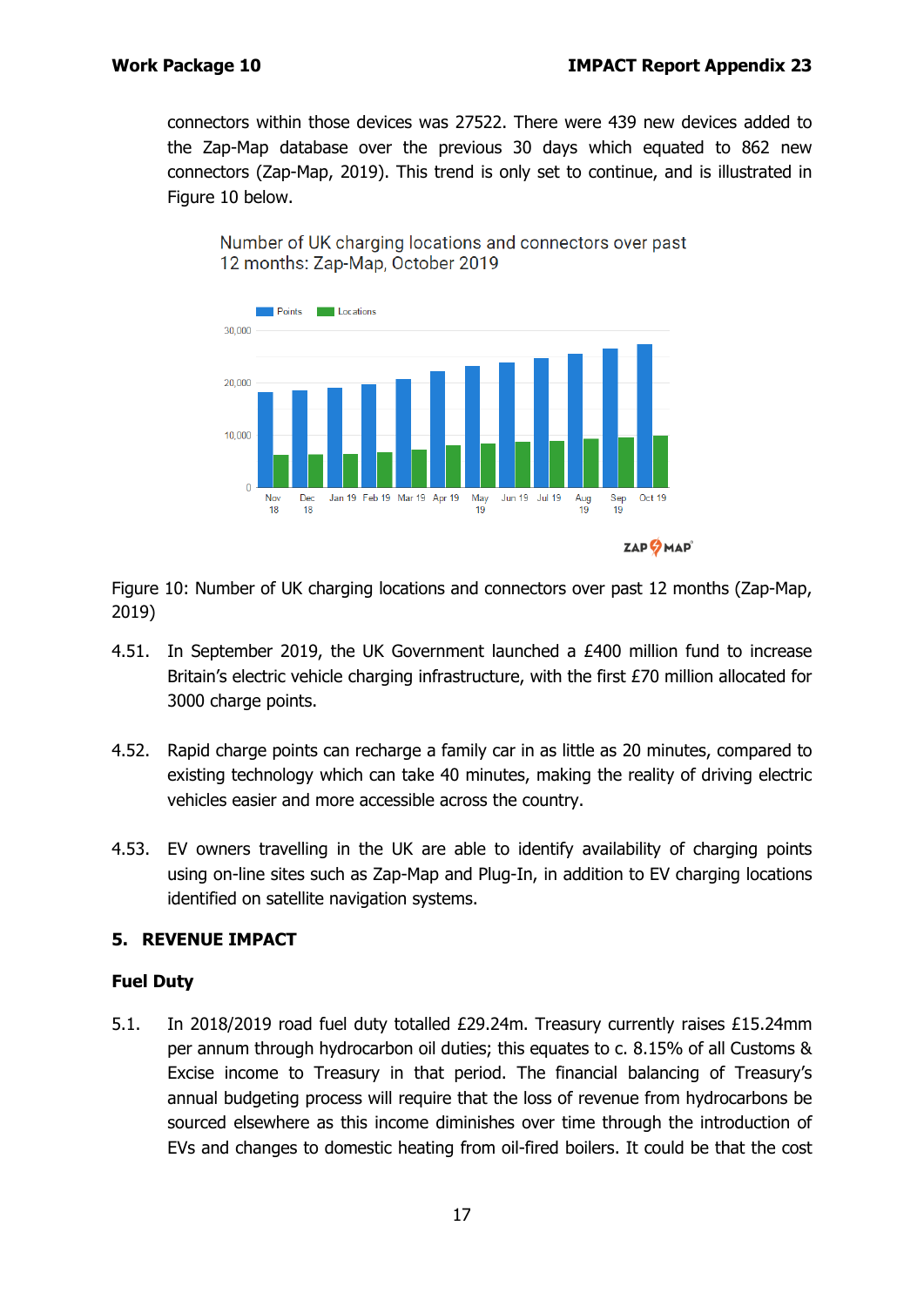of electricity for EV users is increased to meet a portion of this revenue shortfall. Full details of the hydrocarbon position are attached at Appendix 1.

5.2. It could cost in the region of £8m per annum for the additional costs resulting from the introduction of fiscal incentives to a level equal to that of the UK. As is the case with the loss of revenue from hydrocarbons, any costs incurred will need to be balanced from funds elsewhere as part of the annual budget process and long term tax strategy.

#### **Power Sources**

- 5.3. To achieve net zero emissions in 2050, all transport vehicles, from cars to airplanes, will need to run on zero emission energy in the future. The report by the European clean transport campaign group, Transport & Environment (E Bannon f. T., 2018), as well as many others, concluded that the only form of zero emission energy that has the potential to power transport at scale is electricity. It could be deployed either directly (e.g. battery cars, catenary trucks) or in the form of other energy carriers (hydrogen or electrofuels i.e. potential future carbon-based fuels produced from  $CO<sub>2</sub>$ and water using electricity as the primary source of energy). Decarbonisation of the Island's power sector will therefore be a pre-requisite for a zero emission transport system.
- 5.4. The Isle of Man Combined Cycle Gas Turbine (CCGT) power station emissions when charging a first generation Nissan Leaf are approximately 67g/km, significantly lower than conventional petrol and diesel vehicles, which are on average approximately 140g/km.
- 5.5. Most transport modes can be decarbonised following different pathways, but have very different implications for the overall energy system. Unless ways are found to produce significant amounts of zero emission electricity at low cost, it will remain important to minimise the need for additional clean electricity. This will mean that an approach focussed on using the most efficient pathways (i.e. direct charging 95% round trip efficiency) wherever possible is recommended. Given the much lower efficiencies of hydrogen and electrofuels (approximately 70% and 25% respectively), these are best used only where no other alternatives exists. The most efficient way to decarbonise all vehicles (from cars to HGVs,) and achieve net zero emissions from road transport by 2050, is by electricity.

### **Hydrogen Fuel Cell Vehicles**

5.6. An alternative technology is also being progressed by the car industry alongside the development of EV's; vehicles powered by hydrogen fuel cells. Although primarily available in Asia, they are now available in the UK; Toyota and Hyundai both sell hydrogen fuel cell models. There are currently 13 hydrogen refilling stations operational in the UK. Hydrogen could be the future fuel source for HGV vehicles,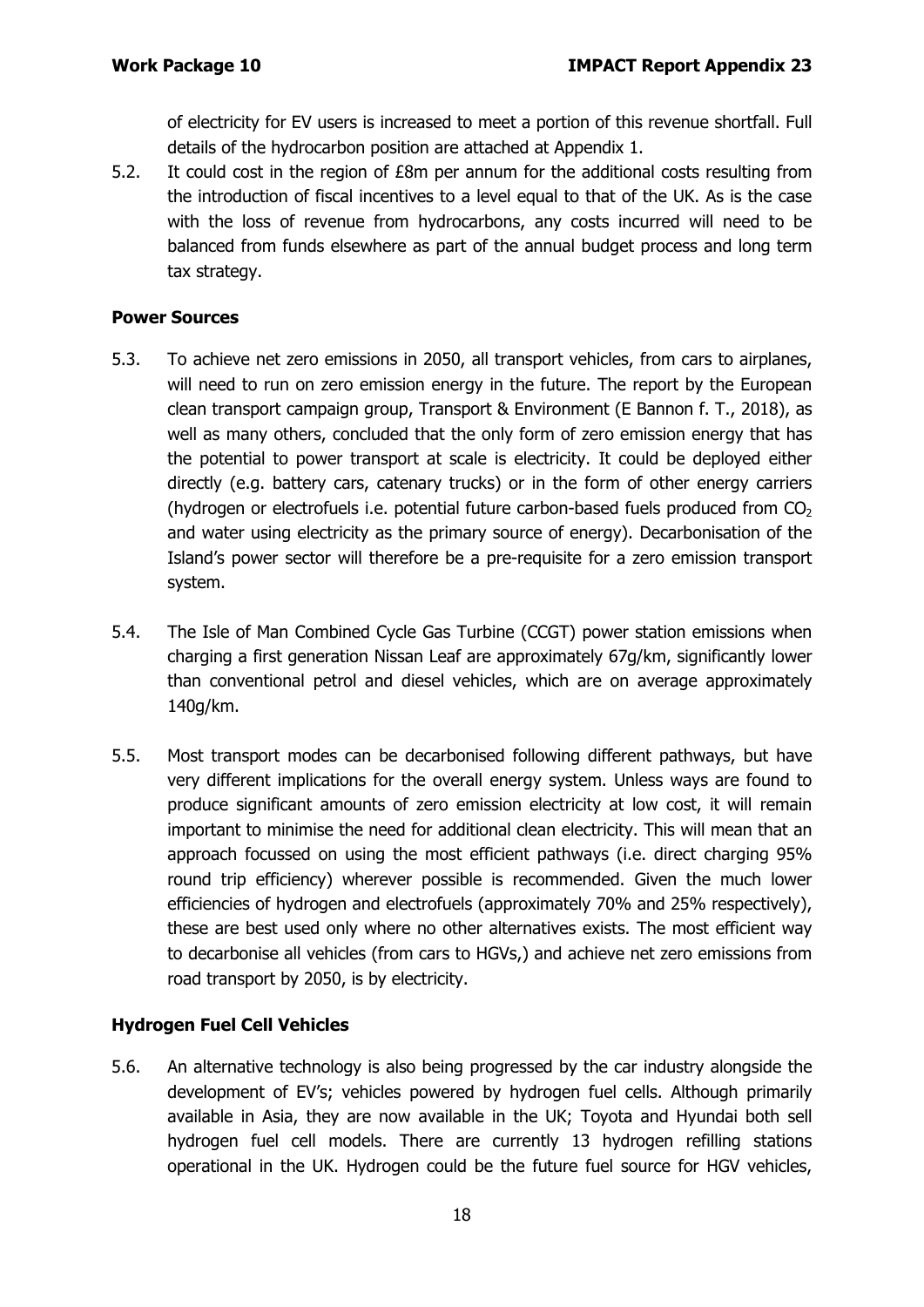tractors, plant and machinery. Hydrogen fuel cells can also address the lengthy charging times required by EVs: Toyota claim that in less than 5 minutes of refuelling, it is possible to drive 300 miles and Hyundai claim their 400 mile Nexo can also be refuelled in 5 minutes.

- 5.7. Hydrogen is an energy carrier that can be produced through the electrolysis of water. If the electricity used in this process were to come from renewables, the hydrogen could be regarded as zero carbon.
- 5.8. Further consideration of the case for hydrogen on the Isle of Man is covered in WP 11 "Urgent leasing of blocks of seabed for offshore wind farms", WP 21 "Maintain gas grid until future decision on potential for hydrogen generation by renewables" and WP 09 "A date by which no fossil fuel heating can be fitted."
- 5.9. The development of a full hydrogen refuelling infrastructure, whereby the gas is produced and then transported to stations, would take billions of pounds and many years to develop in the UK.
- 5.10. Hydrogen fuel cells could be the powertrain of choice for future vehicles, but for now, the technology and infrastructure gaps ensure that unless an abundance of green power becomes available, the small size of the Isle of Man makes the case for hydrogen powered transport insufficient. Battery electric vehicles are therefore more appropriate. Any forthcoming opportunity for hydrogen- powered transport is also, in practical terms, at least a decade away. It is recommended however, that a watching brief is kept on the development of this technology.

### **HGVs/HDVs**

- 5.11. The current policy outlined in the Department of Infrastructure policy document is: "to remain technology neutral but continue to work with the sector to determine how best to power vehicles such as these in the future".
- 5.12. The UK CCC have advised that "to reach net-zero emissions by 2050 it will be necessary for HGVs to move away from combustion of fossil fuels and biofuels to a zero-emissions solution (e.g. hydrogen, battery vehicles). Given the current evidence on lead-times for infrastructure and the time taken to turn over vehicle stocks, the government will need to make decisions on how HGVs will be decarbonised in the second half of the 2020s" (CCC, 2019).
- 5.13. The European Federation for Transport and Environment roadmap to decarbonise European transport (Bannon, 2018) reports that the drawbacks to hydrogen as a truck fuel are: "the very high vehicle/technology costs, the high cost of the refuelling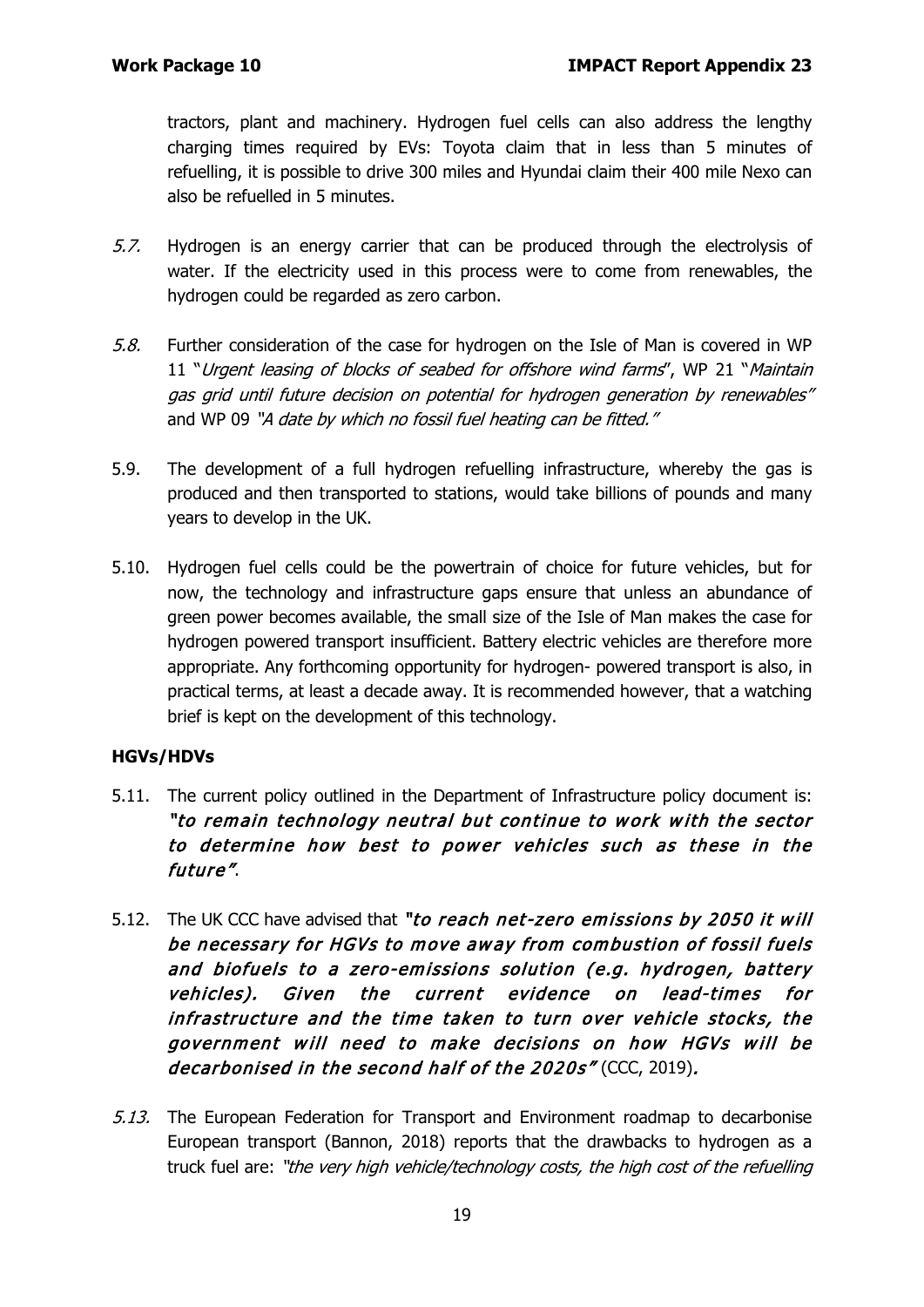infrastructure and the inefficiency of the hydrogen system. The hydrogen pathway is less efficient than its full electric counterpart, and therefore requires more electricity."

- 5.14. There are already a number of viable electric heavy-duty vehicles (HDV) under 28 tonnes gross vehicle weight which are currently in operation in the UK. These are proving to be operationally practical for specific use cases. Given the relatively small mileage an HDV is likely to accrue on the Isle of Man, electrification of the fleet is highly plausible, and it would be highly unlikely that HDVs operating on the Island would need to consider the longer range zero- and low- emissions vehicle technologies such as hydrogen and dynamic power transfer systems. It is expected that rapid uptake of battery HDVs could be possible in the 2020s, once they reach total cost of ownership (TCO) parity with diesel.
- 5.15. An analysis of off-the-shelf technologies and strategies 'low hanging fruits' in Transport & the Environment (E Bannon f. T., 2018) found fuel efficiency standards for trucks to be the single most effective measure towards decarbonisation. The Isle of Man emissions inventory for 2017 reported that the second highest emissions within the transport sector, at 15% of the transport total, are attributed to heavy duty trucks and buses.
- 5.16. Binding standards for new trucks and buses would deliver the 30-50% fuel efficiency improvements and  $CO<sub>2</sub>$  reductions. This could be achieved with conventional (diesel) technology and would be cost-effective for truck users (lower fuel bills).
- 5.17. Vehicle and fuel taxation from the 2020s onwards should be designed to incentivise commercial operators to purchase and operate zero-emission HDVs.
- 5.18. In line with the current policy, there should be full engagement with the sector to identify and agree a clear route for reductions. This however will need to be considered in the context of the over-arching engagement plan.

### **6. OTHER ISSUES**

#### **Alternative Fuels - Bioethanol**

6.1. To support the UK Government policy to reduce greenhouse emissions, petrol and diesel sold in the UK already contains a proportion of sustainable, renewable fuel. The requirements of the UK Renewable Transport Fuel Obligation Order requires a percentage of fuel sold by companies which supply 450,000 litres or more to come from sustainable sources (Department for Transport, 2019). There is no similar Order in place on the Island, but it could be worth investigating whether a requirement for inclusion of sustainable biofuels within the Island's fuel supply could be introduced to reduce the Island's emissions in the short to medium term. However, there would be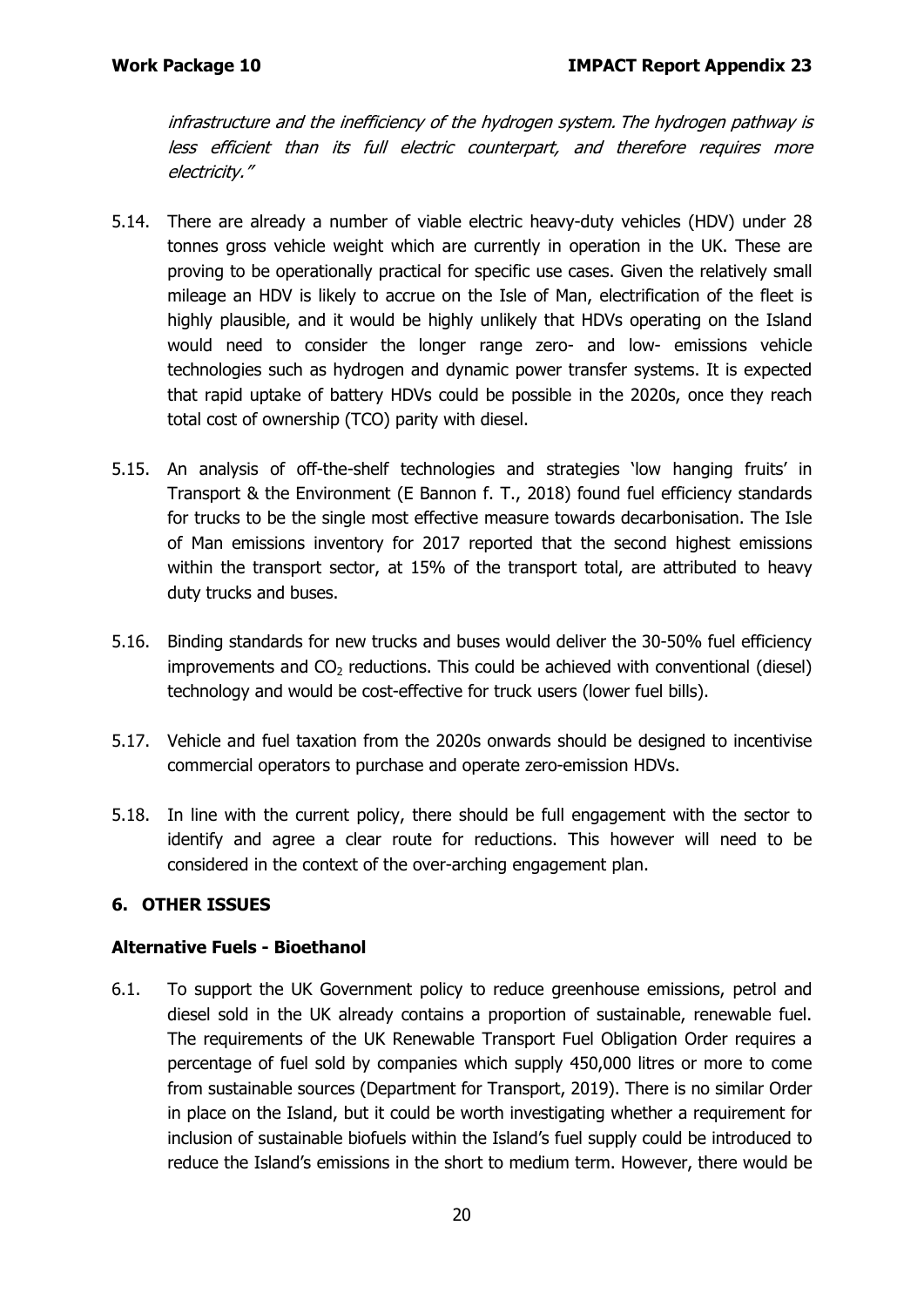additional infrastructure requirements to transport pre-mixed fuel to the Island.

- 6.2. According to the All Party Parliamentary Group on Bioethanol 27, the contribution of biofuels in the UK could be further improved. E10, a biofuel made of 90% regular unleaded petrol and 10% ethanol would assist the UK in achieving its GHG reduction targets, saving the equivalent emissions of taking 700,000 cars off the road, while also being delivered at a low carbon cost relative to other options (APPG for British Bioethanol, 2019).
- 6.3. However, the Group also recognise that whilst E10 represents a big advance that could be achieved right now, EVs are the long-term solution to emissions from transport. E10 has not, to date, been rolled out in the UK – but should this be the case in the future, it could potentially provide a further short-term reduction in the Island's carbon emissions.
- 6.4. Unfortunately there are sustainability issues to consider with biofuels related to land and feed stock. Some of these issues are explored in WP 9: "Establish a date by which no new fossil fuel heating can be fitted."

#### **Alternative Fuels - HVO (Hydrotreated Vegetable Oil)/GTL (Gas to Liquid)**

- 6.5. A local fuel supplier has advised that it is able to supply two alternative products for use in diesel engines, which although produce lower emissions, do not provide any carbon reduction benefit.
- 6.6. These alternative products are: GTL (Gas to liquid), a fossil fuel product that burns cleaner (fewer particulates and NOx) than conventional diesel and therefore has a lower impact on local ambient air quality, and HVO (Hydrotreated Vegetable Oil), a renewable, non-fossil fuel product. The industry is awaiting a decision on a standard for the sustainability of the feedstock.
- 6.7. Both GTL and HVO are products that are compatible with diesel and carry the full rate of duty. As both products require dedicated storage tanks, neither product is currently being brought to the Island, although the current storage tanks could accommodate them.
- 6.8. An academic evaluation of HVO compared to the effects on emissions of a passenger car diesel engine identified that the use of HVO resulted in a significant reduction of all regulated emissions. Suitable adjustment of a number of engine parameters, would reduce the emissions further (A Dimitriadis et al, 2018).
- 6.9. However, as both GTL and HVO are fossil fuel products, they could at best, provide an interim measure to reduce carbon emissions, but would not meet the requirements of the Island's net zero carbon emissions by 2050.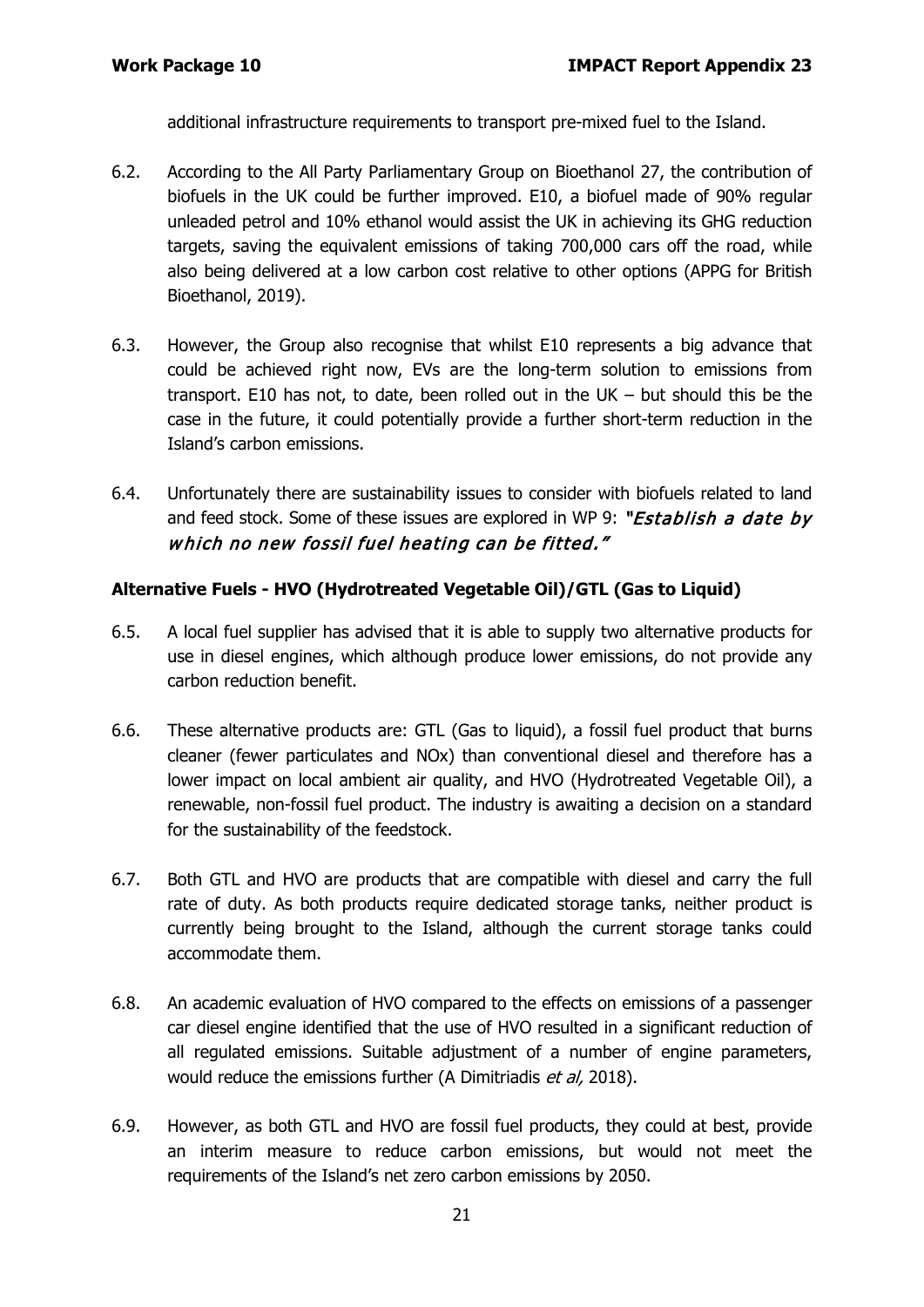#### **New Ownership Models**

- 6.10. To offset the initially high cost of purchase, there may be a growth in Personal Contract Purchase (PCP), which secures a loan against the car. The value of the car at the end of the finance agreement is calculated at the start of the agreement, and deducted from the monthly repayments. PCP schemes both address perceived technology risks, ensuring the ability to upgrade to the latest model, and addresses concerns regarding battery performance and disposal.
- 6.11. Whilst this is a relatively immature market on the Island, a local firm has recently started to push its leasing product.

#### **Mobility as a Service**

- 6.12. With private cars lying idle for 90% of the time (Regen, 2018), fixed subscription 'Mobility as a Service' models that maximise the utility of vehicles, rather than leaving them parked. These schemes are growing in global popularity, e.g. the "Boris Bike" scheme in London which is now replicated in many other areas.
- 6.13. 'Mobility as a Service' subscriptions provide an on-demand, real-time platform to access a combination of transport methods such as car and bike sharing, taxis and car rentals/leases could be one way in which the Island's future transport needs are met. Although not a current feature of Island life, there is the potential that 'Mobility as a Service' schemes could become popular in the future should there be a commercial demand. It is worth noting that dramatic change can happen relatively quickly; the first Uber ride was in July 2010, with 10 billion rides having been taken by June 2018.
- 6.14. Whilst 'Mobility as a Service' could increase the use of low- and zero- emission vehicles, its real potential value is that it could be used to encourage modal shift to mass transit solutions which are inherently more sustainable. 'Mobility as a Service' could then become one element in a range of personal transport options which replace individual car ownership, along with active travel and public transport. If people could be encouraged to travel using active and public transport options the reduction in vehicles on the road would have a direct and immediate impact on emissions, whilst also reducing congestion. This would have the added benefit of reducing highway maintenance, which in turn protects natural capital and avoids the embedded emissions accrued in the maintenance processes. (G Bailey, Eunomia, 2019, pers. comm).
- 6.15. The issue regarding modal shift in transportation is covered in WP 14 "*Promote* use of public transport in place of private vehicles."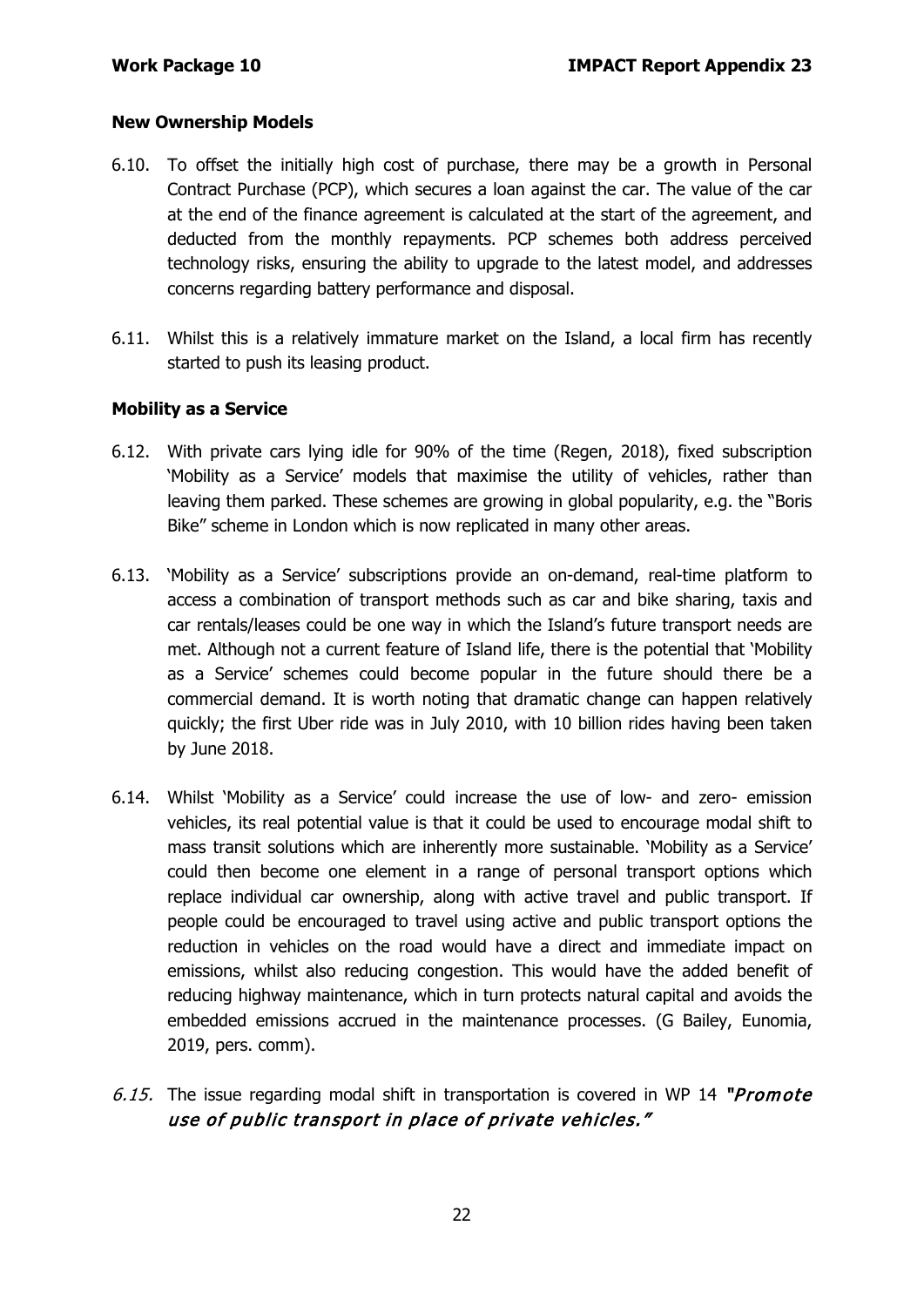#### **Just Transition**

- 6.16. 'Just Transition' is an effort to plan and invest in a shift to environmentally and socially sustainable jobs, sectors and economies.
- 6.17. The growth in EV's will have a direct impact upon local garages and mechanics that currently provide buy, sell, maintain and service conventional vehicles. The Economic Affairs Division of Treasury has advised that this sector employs in the region of 380 local residents.
- 6.18. In order to ensure that the transition to low emission vehicles complies with the principles of Just Transition, the social impact on individuals employed in the relevant sectors could be mitigated in part by the provision of financial or other support (such as re-training in the skills necessary to service EVs). Further consideration of this issue is required.

#### **Motorsports/Heritage Transport**

- 6.19. Although the Island's emissions policy excludes machines of cultural importance such as those used on the heritage railways and for motoring events, in 2019 the amount of carbon produced by TT qualifying and racing was estimated by climate change organisation Poseidon and offset by the Department of Enterprise. This process should be continued for future years and expanded to include the other emissions created by running the event, such as the travelling marshals and the helicopters.
- 6.20. The analysis undertaken by Poseidon also identified the impact of the far more significant level of emissions as a result of the travel to the Isle of Man by the 45,000 TT visitors. A voluntary carbon offsetting scheme could be made available to visitors, who could then choose to offset their emissions should they wished to do so. Further consideration of carbon offsetting is within WP 03, "Establish easy mechanisms for donations, offsetting to fund Isle of Man schemes".
- 6.21. Emissions offsetting could also be adopted by the Heritage Railways.
- 6.22. Further consideration will be required regarding the approach to be taken for the many privately owned vintage vehicles on the Isle of Man.

#### **Battery Production**

6.23. Most recently, in an article published by the Institute of Engineering and Technology (IET) on  $21^{st}$  August 2019, Ben Heubl reported that he believes that EVs may not provide the hoped for solution to climate change due to the  $CO<sub>2</sub>$  footprint associated with the production of EV lithium ion batteries (Heubl, 2019).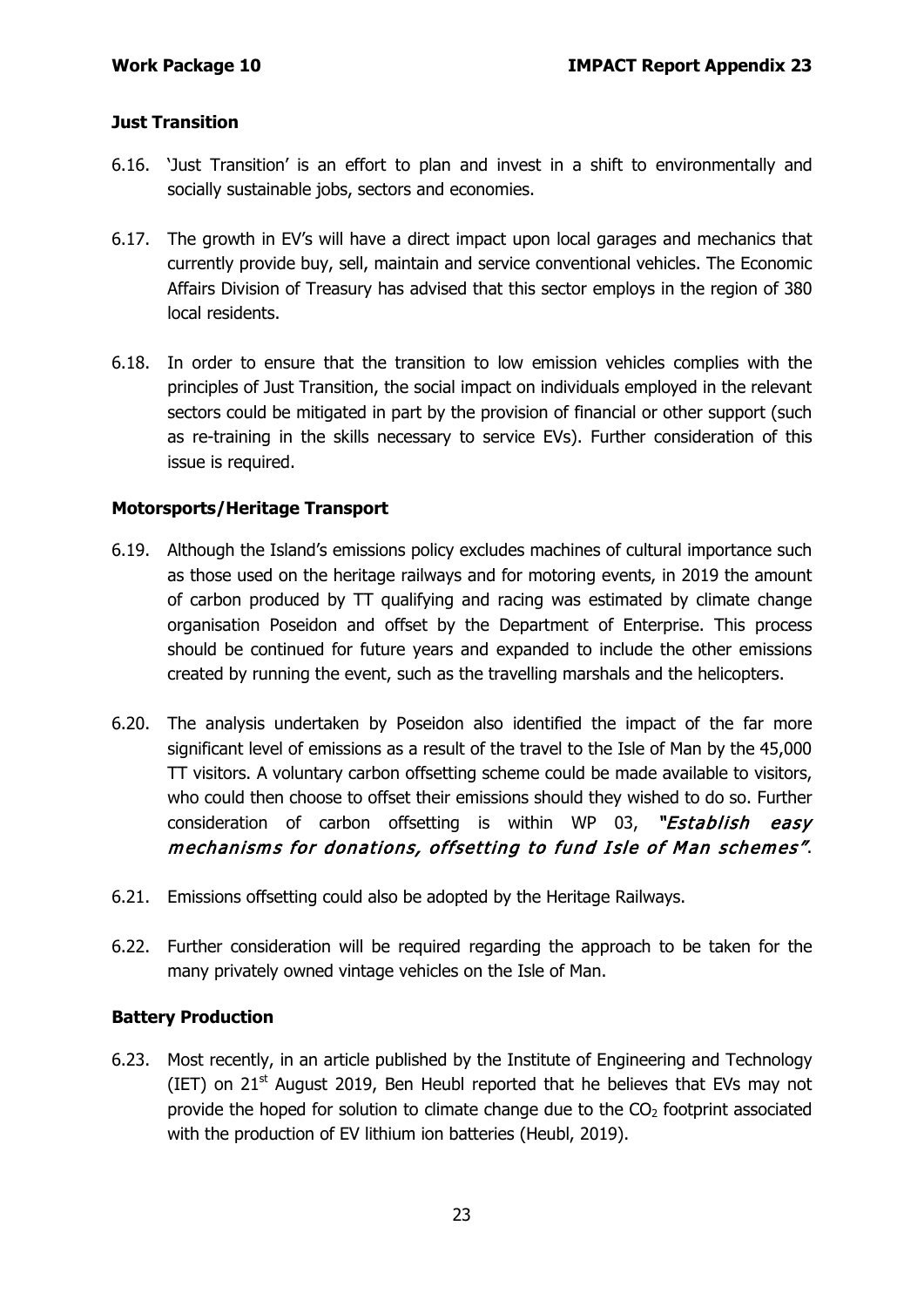- 6.24. The mining of lithium, copper and myriad other materials in South America subtracts huge amounts of water and lowers the natural water table that would otherwise be used by local communities for irrigation and agriculture (Heubl 2019). Heubl suggests that these developments will cause water shortages in the future. Furthermore, the alternative method of extraction i.e. lithium mining from solid rock, also involves considerable carbon dioxide emissions. Domestic extraction of lithium from sea water has been posited and if commercially viable would be less damaging to the environment (Martin, 2015).
- 6.25. Research conducted by Elsa Olivetti at Massachusetts Institute of Technology and colleagues at the University of California in Berkeley and the Golisano Institute of Sustainability in New York, suggests that the supply of most materials contained within lithium-ion batteries will likely meet the demand for the near future (Olivetti et al, 2017). However, there are potential risks associated with the supply of cobalt and conflicting suggestions that if there is rapid adoption of EVs (incentivised by policy interventions) demand could outpace supply for some battery-grade materials including lithium—in the very near term.

#### **Battery Disposal**

- 6.26. Off-Island battery disposal is a service has not yet been required, as there have been no vehicles on the Isle of Man that have reached their end-of-life. There is also some evidence to suggest that the batteries are out-living the vehicles themselves (InsideEVs, 2019).
- 6.27. The current model is for old batteries to be returned to the manufacturers; manufacturers are keen to look at schemes to re-purpose those batteries outside the use of the car, for example, storage systems like Nissan's three-megawatt storage system using the equivalent of 148 Leaf batteries, both new and used, which opened at Amsterdam's ArenA soccer stadium.
- 6.28. It is likely that commercial markets will develop for used car batteries, which will in turn address the issue of off-Island battery disposal.

#### **Future Policy on Fossil Fuelled Vehicles**

- 6.29. The average car on the road in the UK is 8 years, and is likely to be scrapped at 14 years. The UK average vehicle age data makes it easier to understand the UK Committee on Climate Change recommendation that 2040 is too late for the phaseout of petrol and diesel cars and vans, and the recommendation that all new sales should be pure battery or electric by 2030-35 at the latest.
- 6.30. In the Isle of Man, the data suggests that vehicles are likely to be scrapped at 16-17 years. On this basis, most (although not all), new vehicles in the UK registered in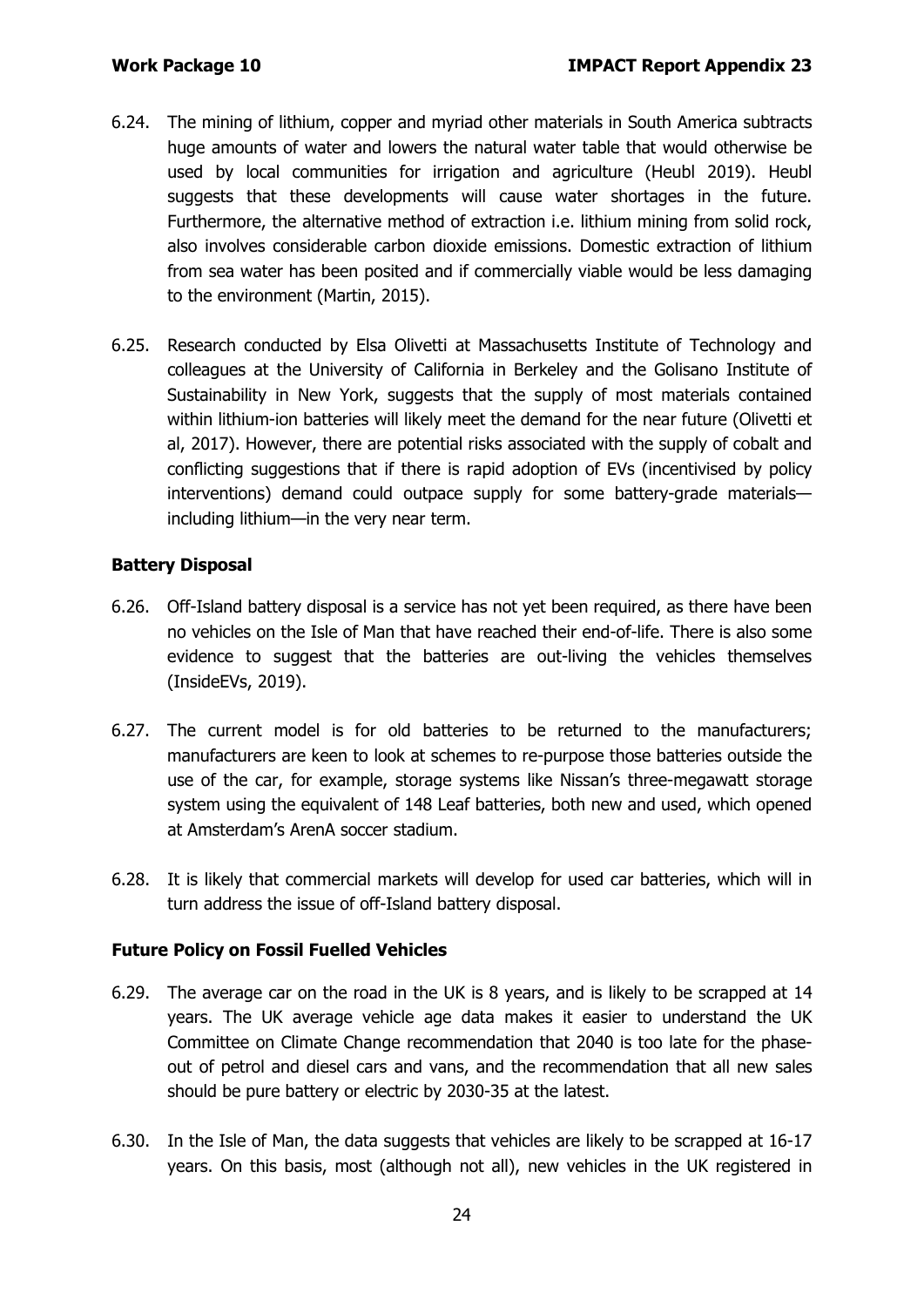2035 will be scrapped by 2050. The long life of vehicles on the Island will however become academic if, due to greater global awareness of climate change, and the growth in clean sources of energy and alternatively powered vehicles, fossil fuels become unavailable.

6.31. As the vast majority of the Island's vehicles arrive via the UK and the UK has the same net zero target date of 2050, it is recommended that the Isle of Man should follow the same proposed trajectory for its future policy on fossil fuels, and that the registration of new vehicles be ultra-low emission by 2030-2035. The Island could choose to follow the Scottish model, and determine that all new cars and vans registered in Scotland be ultra-low emission by 2032. This earlier date would be more appropriate given the age of vehicle decommissioning in the Isle of Man, and would better ensure that most of these vehicles have reached the end of their useful working life by 2050.

### **Costs and Returns**

6.32. The costs and returns of an incentive scheme based upon that offered in the UK for the high and low ambition targets, is shown in the following table over page.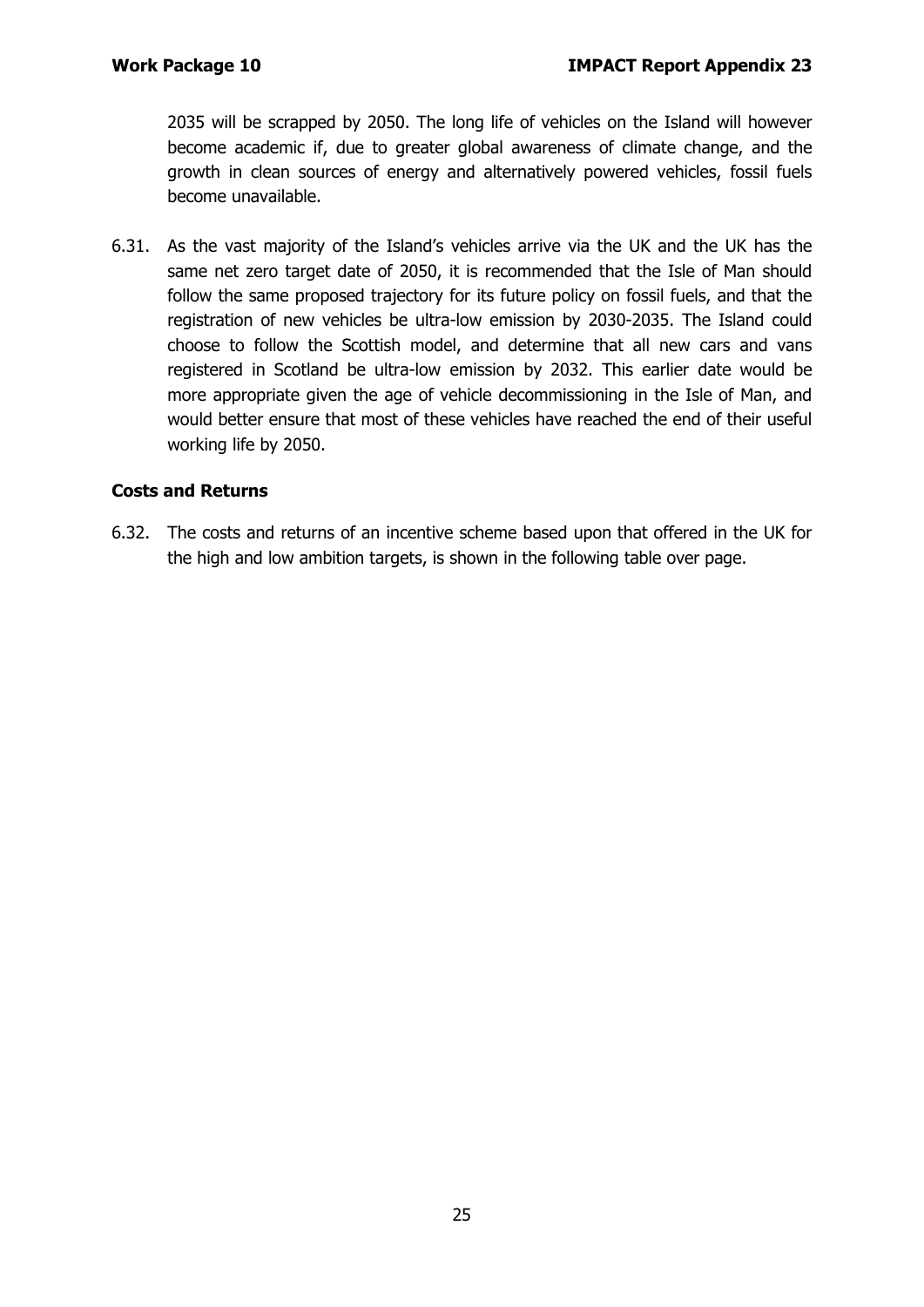| Analysis Results Table - High Ambition 20,000 reduced cars    |              |        |      |      |             |                         |
|---------------------------------------------------------------|--------------|--------|------|------|-------------|-------------------------|
|                                                               | 2010         | 2017   | 2020 | 2025 | 2030        | $\frac{0}{0}$<br>change |
| <b>Emissions</b><br>inventory<br>(annual total for the year)  |              |        |      |      |             |                         |
| $CO2$ Emissions                                               | 103,000      | 99,000 |      |      | 71,308      | $-31%$                  |
| $CO2$ Captured                                                |              |        |      |      |             |                         |
| CO <sub>2</sub> e Reduction (from 2010)                       | $\mathbf{0}$ | 4,000  |      |      | $-71,308$   |                         |
| <b>Investment</b>                                             |              |        |      |      |             |                         |
| Public<br>Investment<br>the<br>in<br>preceding 10 years $(E)$ |              |        |      |      | £50,000,000 |                         |
| Cost per tonne of CO <sub>2</sub> e                           |              |        |      |      | £485.44     |                         |
| Analysis Results Table - Low Ambition 10,000 reduced cars     |              |        |      |      |             |                         |
|                                                               | 2010         | 2017   | 2020 | 2025 | 2030        | $\%$<br>change          |
| <b>Emissions</b><br>inventory<br>(annual total for the year)  |              |        |      |      |             |                         |
| $CO2$ Emissions                                               | 103,000      | 99,000 |      |      | 87,154      | $-15%$                  |
| $CO2$ Captured                                                |              |        |      |      |             |                         |
| CO <sub>2</sub> e Reduction (from 2010)                       | 0            | 4,000  |      |      | $-87,154$   |                         |
| <b>Investment</b>                                             |              |        |      |      |             |                         |
| the<br>Public<br>Investment<br>in<br>preceding 10 years $(E)$ |              |        |      |      | £25,000,000 |                         |
| Cost per tonne of $CO2e$                                      |              |        |      |      | £242.72     |                         |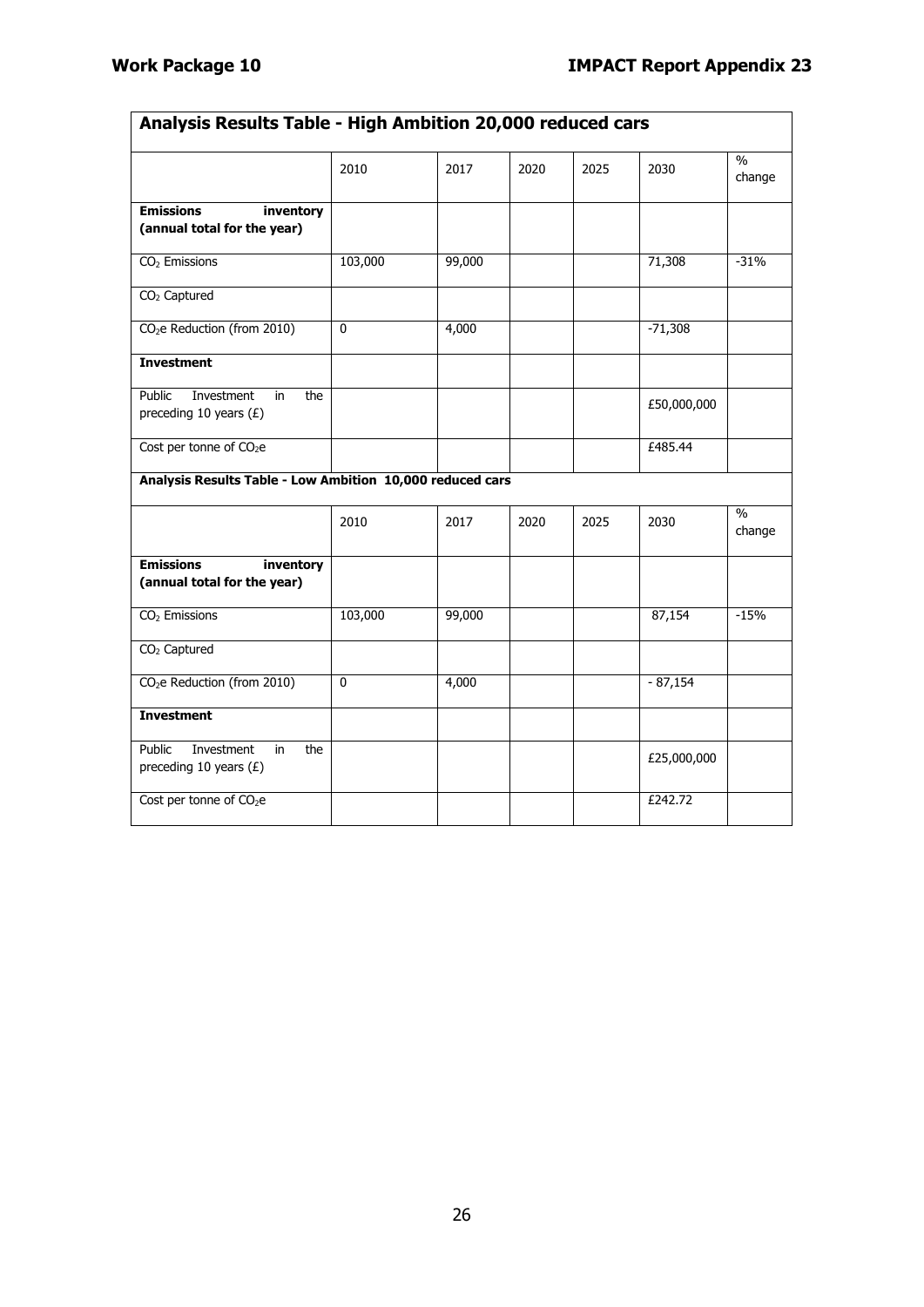### **7. CONCLUSION**

- 7.1. A very challenging policy regarding the adoption of EVs has already been agreed, and DOI has already identified some key deliverables. The Climate Change Emergency work has however effectively halted the development of a detailed implementation plan, until the outcome of the project is known.
- 7.2. Seeking to reduce the number of vehicles on the road in the first instance and then decarbonising/electrifying the remaining fleet may be a more sustainable strategy. This would achieve reductions in the direct and indirect emissions that are generated. This would also help to increase the longevity of the road network and cut congestion.
- 7.3. There is also a concern that whilst EV implementation addresses tailpipe emissions, brake, tyre and road wear will continue to be an issue that represents a more significant health issue re: particulate matter emissions. By reducing the traffic on the roads the volumes of emissions from such sources will be reduced.
- 7.4. The development of a range of combined policy measures which incentivise growth in EVs in the Isle of Man will be required if their widespread adoption is to be achieved. The timing of the introduction of policy measures should take into consideration the de-commissioning age of the Island's existing fleet, to ensure the optimum timing for introduction to provide the greatest chance of success.
- 7.5. Whilst it would appear on the surface that the issue regarding sufficient charging networks is being addressed, close monitoring of public charging facilities will be required to ensure delivery, with further consideration regarding how commercial organisations could be encouraged to install charging facilities for employees.
- 7.6. As the bar for the ambition has already been set extremely high, considerable effort across a number of different Departments will be required to achieve the required modal shift to alternative forms of transport, and the take-up of low emission vehicles to enable the required cessation of fossil fuelled vehicles.
- 7.7. To ensure the successful outcome of the policy development and implementation process, key stakeholders from the relevant central Government Departments including the Department of Infrastructure, Treasury, and the Manx Utilities Authority, together with the private sector, need to work together to maximise the policy effectiveness. Although there is already in existence a cross-government working group "The Energy Future Group", consisting of representatives from the Department of Infrastructure, Environment, Food and Agriculture, this group last met in June 2018. It is recommended that this working group be reformed, and its remit and membership expanded, to include public sector vehicles, and Treasury representation.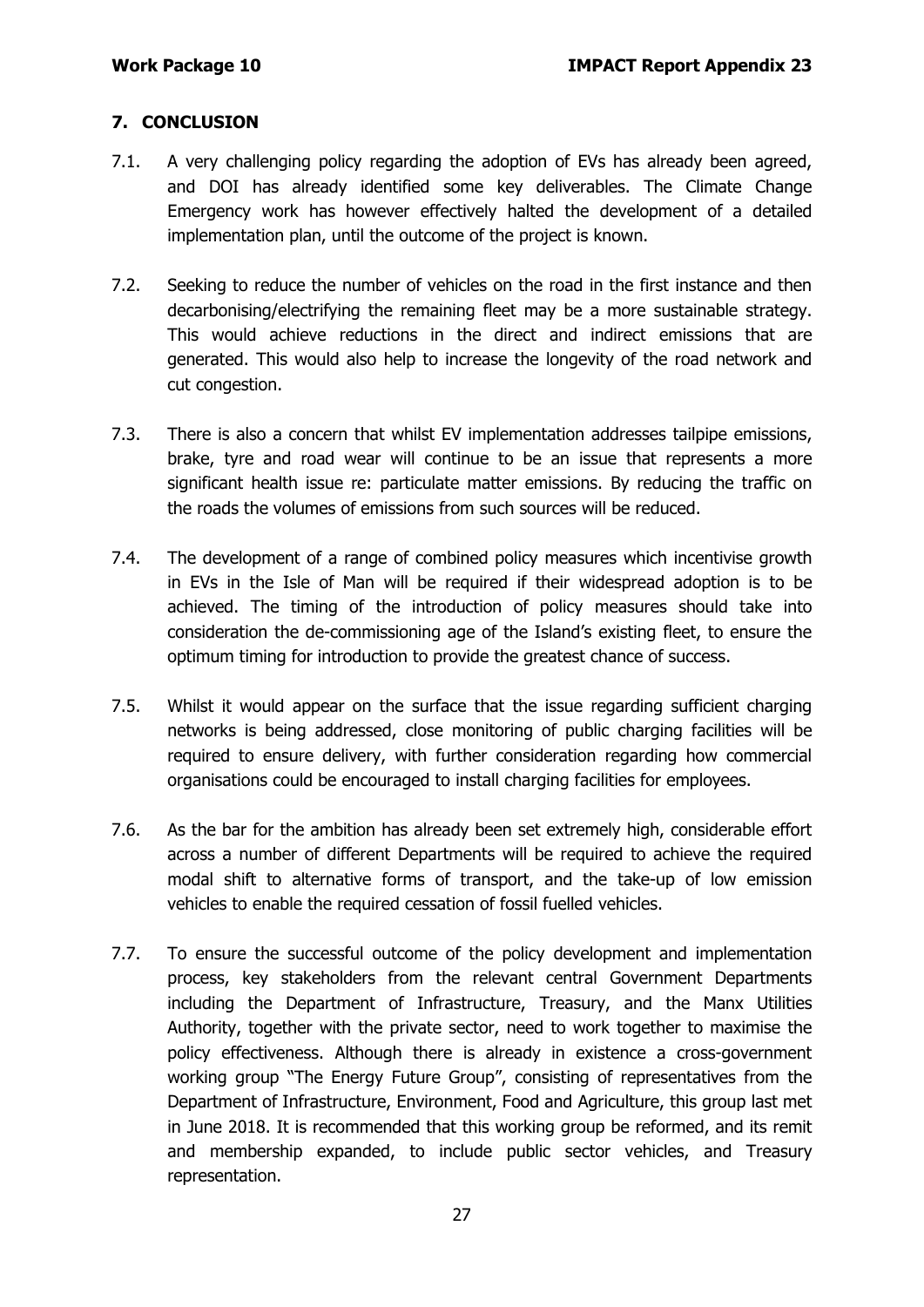7.8. To ensure effective and timely development and delivery—and cohesiveness with other—developing Climate Change policy options and actions, it would be appropriate for the EV acceleration programme to be progressed within the remit of the Climate Change Emergency transformation programme.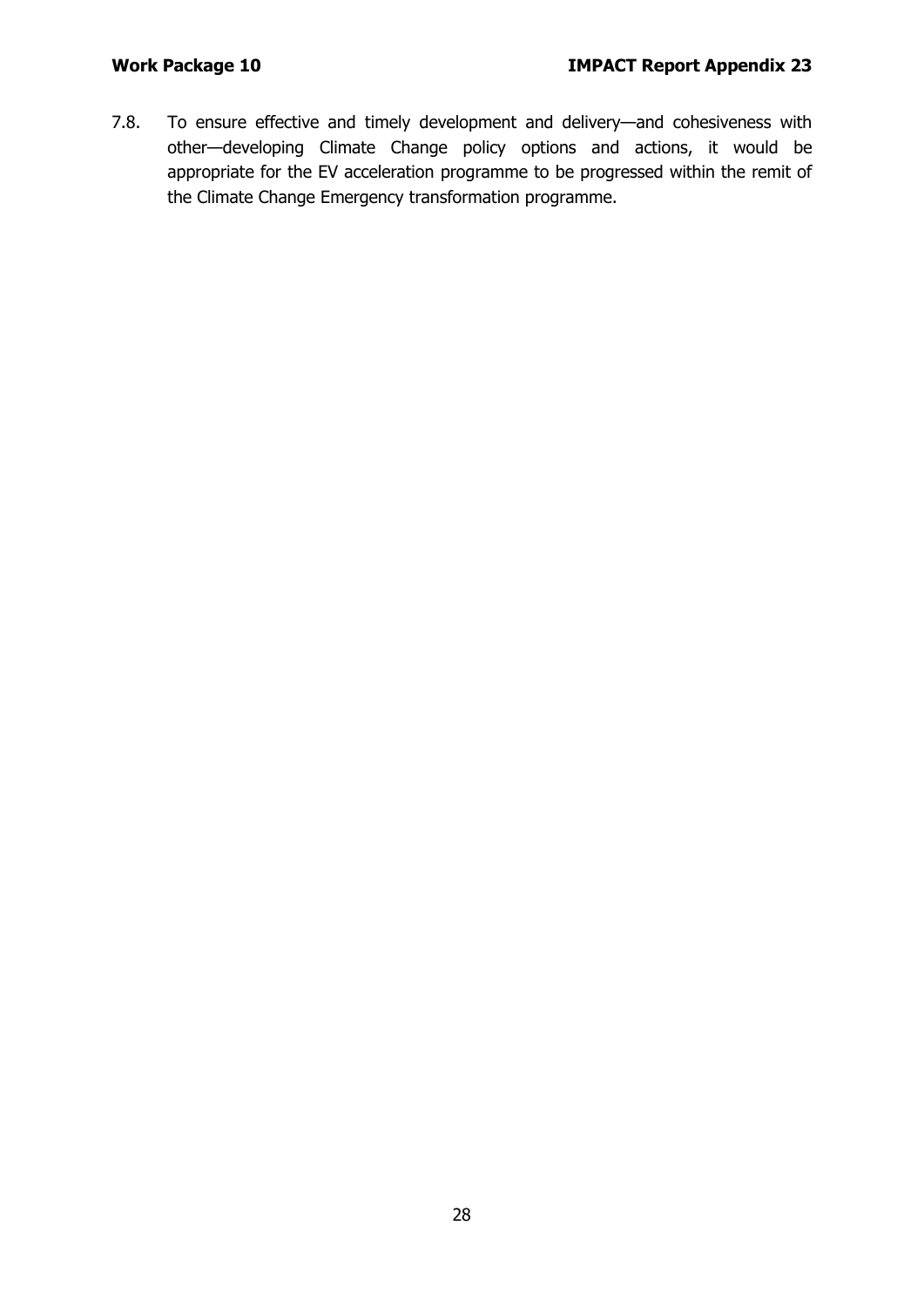#### **8. RECOMMENDATIONS**

- 8.1. The two options regarding the future policy on fossil fuelled vehicles are:
	- Necessary timescale: no fossil fuelled vehicles new to the Island to be registered after 2035, or;
	- Ambitious timescale: no fossil fuelled vehicles new to the Island to be registered after 2032.

#### **Action**

A new or re-invigorated multi-disciplinary working group be established to identify and develop an inclusive portfolio of policies to overcome the market barriers and deliver and monitor the required growth in the EV market, particularly during the periods when current ageing vehicles are due to be decommissioned around 2023/24/25 and 2030.

Review of taxation system with the objective of dis-incentivising high emission vehicles and consideration of commercial and company car fleet EV incentives.

Consider and agree offsetting for TT race event and heritage railways.

Consider voluntary offsetting scheme for TT visitors.

Investigate mechanics to encourage organisations to provide EV charging facilities. Investigate options to provide off-street EV charging facilities.

Engage with the Transport Sector to identify and agree route for emissions reductions.

Investigation and consideration of the introduction of legislation to require inclusion of sustainably sourced biofuels in fuels imported to the Isle of Man.

Consider implications for privately-owned "vintage" vehicles.

Public communications regarding the date from which no new petrol or diesel vehicles will be registered on the Isle of Man.

Consideration of the 'Just Transition' issues of the impact of removing internal combustion engines on mechanics and individuals employed within that sector on the Isle of Man.

Multi-disciplinary group to monitor the rate of EV growth on the Island, and the provision of charging points.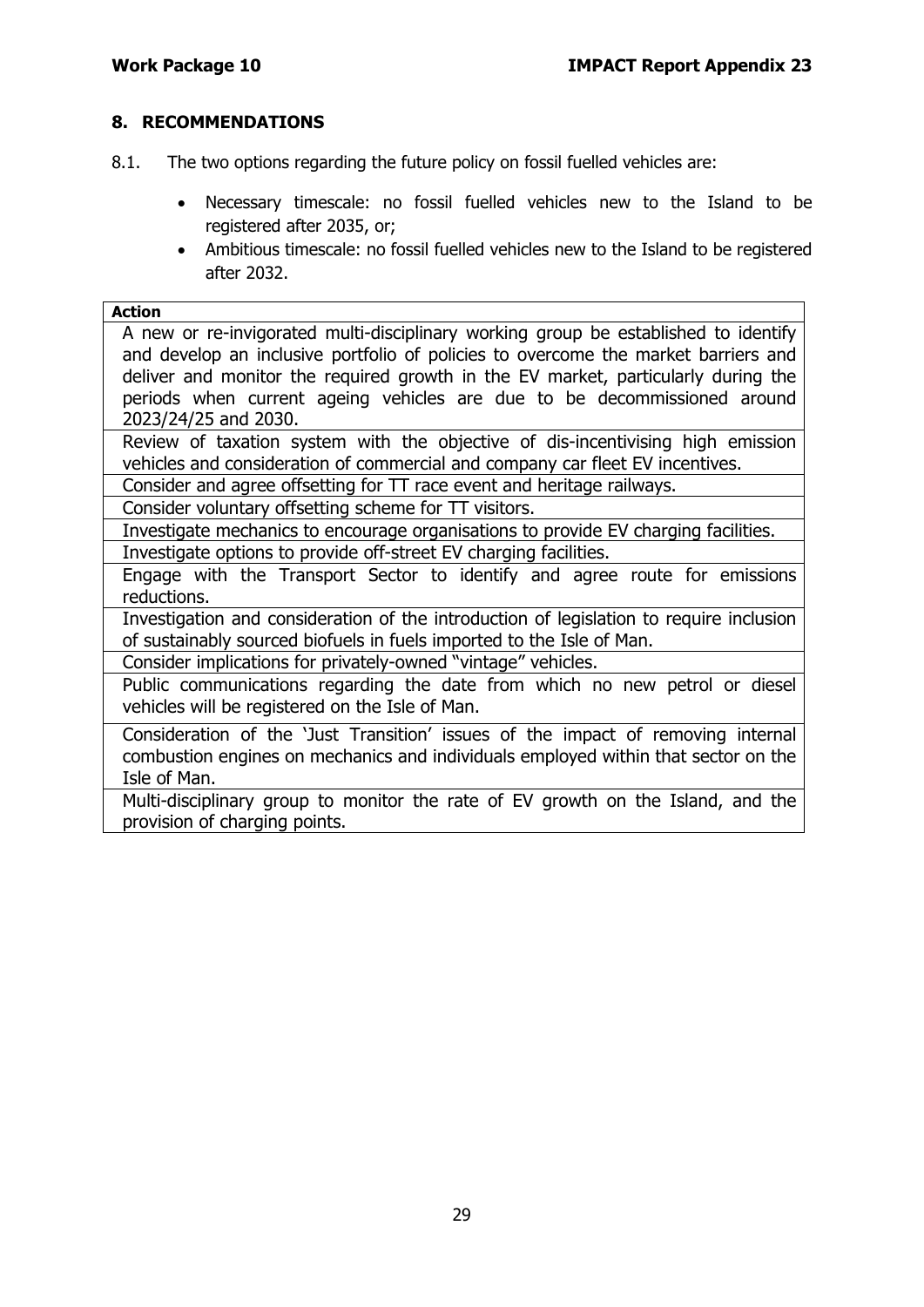#### 9. **REFERENCES**

A Dimitriadis et al, I. N. (2018). Evaluation of a Hydrotreated Vegetable Oil (HVO) and Effects on Emissions of a Passenger Car Diesel Engine. Frontiers in Mechanical Engineering.

Aether. (2019). Guide to the Isle of Man Greenhouse Gas Inventory.

APPG for British Bioethanol. (2019). UK All-Party Parliamentary Group for British Bioethanol -Inquiry on the Introduction of E10 in the UK. .

Athol Garage. (2019). Supercharged Leaf Sales for Isle of Man Nissan Dealer. Retrieved from http://www.athol.im: http://www.athol.im/news/supercharged-leaf-sales-for-isle-ofman-nissan-dealer

Bannon, E. f. (2018). Roadmap to decarbonising European cars. Retrieved from www.transportenvironment.org:

https://www.transportenvironment.org/sites/te/files/publications/2050\_strategy\_cars\_FINAL .pdf

Bloomberg New Energy Finance. (2019). Electric Vehicle Outlook. Retrieved from https://about.bnef.com/: https://about.bnef.com/electric-vehicle-outlook/

CCC. (2018). Committee on Climate Change - Hydrocarbon in a low-carbon economy. Retrieved 2019, from www.theccc.org.uk: https://www.theccc.org.uk/wpcontent/uploads/2018/11/Hydrogen-in-a-low-carbon-economy.pdf

CCC. (2019). Committee on Climate Change - Net Zero: The UK's contribution to stopping global warming.

CCC. (2019). Committee on Climate Change - Reducing UK emissions Progress Report to Parliament.

Council of the European Union, European Parliament. (2019). GULATION (EU) 2019/631 OF THE EUROPEAN PARLIAMENT AND OF THE COUNCIL. Official Journal of the European Union.

Department for Transport. (2019). RTFO Guidance Part One Process Guidance.

E Bannon, f. T. (2018). How to decarbonise European transport by 2050. Retrieved from www.transportenvironment.org:

https://www.transportenvironment.org/sites/te/files/publications/2018\_11\_2050\_synthesis\_r eport\_transport\_decarbonisation.pdf

E Bannon, f. T. (2019). How vehicle taxes can accelerate electric car sales. Retrieved from www.transportenvironment.org: https://www.transportenvironment.org/publications/howvehicle-taxes-can-accelerate-electric-car-sales

Energy Saving Trust. (2019). Fleet Support. Retrieved from www.energysavingtrust.org.uk: https://www.energysavingtrust.org.uk/transport/fleet/fleet-support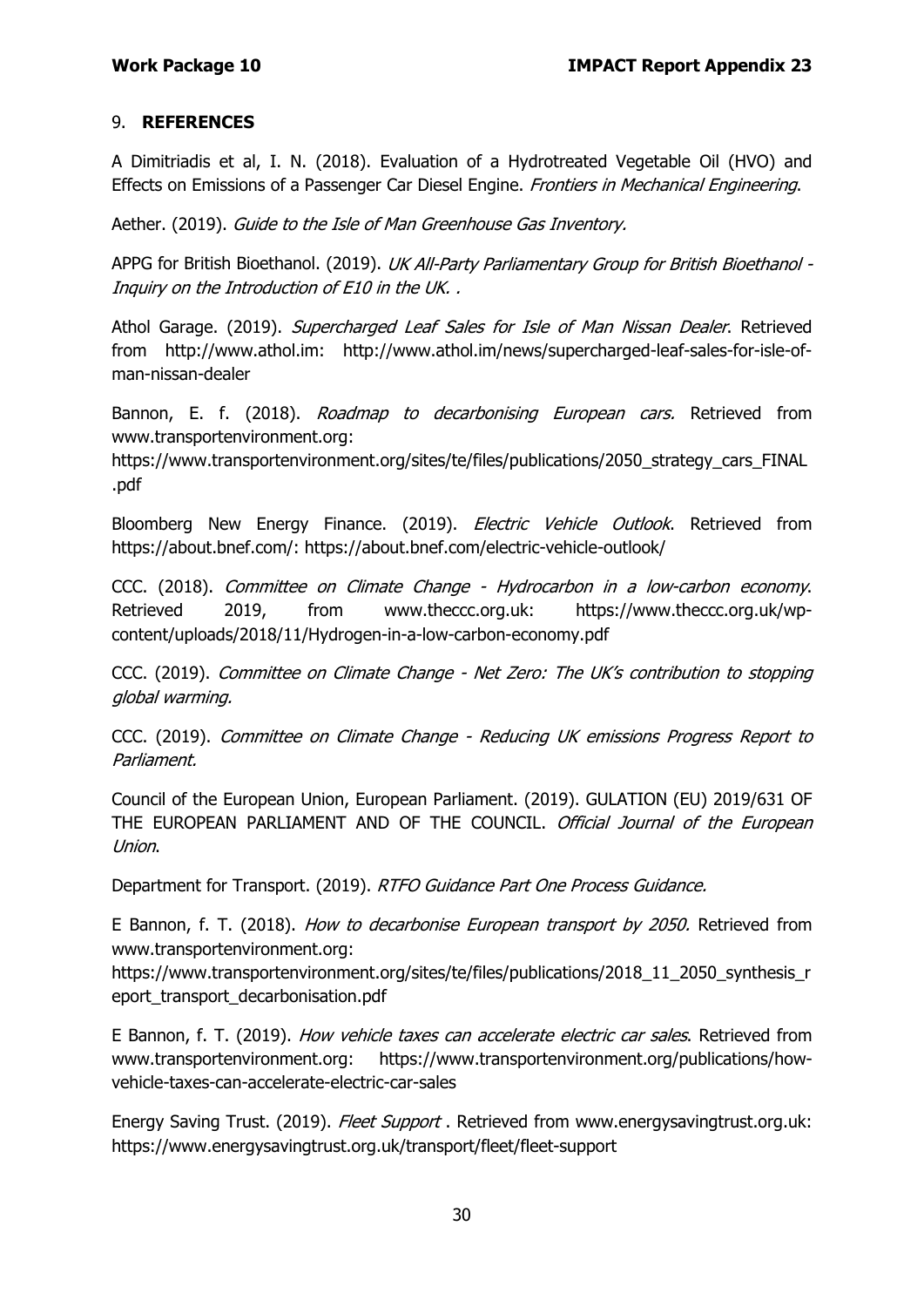Heubl. (2019). Lithium firms depleting vital water supplies in Chile. . Retrieved from Institute of Engineering & Technology: https://eandt.theiet.org/content/articles/2019/08/lithiumfirms-are-depleting-vital-water-s

ICCT. (2018). International Council on Clean Transportation. Power Play: How Governments are spurring the electric vehicle industry.

InsideEVs. (2019). Nissan LEAF Batteries To Outlast Car By 10-12 Years. Retrieved from https://insideevs.com: https://insideevs.com/news/351314/nissan-leaf-batterylongevity/?fbclid=IwAR0gDpj7IYnsNNGfX\_\_UZHXf31huKyNmQcZDctly5Mo6I38GmwU5\_ySZJ NM

Isle of Man Government, D. (2019). GD 2019/0010 Moving Towards Low Emission Travel A Policy for Surface Transport & Electric Vehicles.

Martin, R. (2015) As Demand for Lithium Grows, the Race to Extract It Intensifies. MIT Technology Review. Retrieved from https://www.technologyreview.com/s/538036/quest-tomine-seawater-for-lithium-advances

MUA. (2019). GD 2019/0003 - Home Generation Feed-in Tariffs, Electric Vehicles and Electric Heating for Buildings.

National Grid. (2018). Future Energy Scenarios. Retrieved from http://fes.nationalgrid.com/media/1363/fes-interactive-version-final.pdf

Next Greencar. (2019). *Electric car market statistics*. Retrieved from www.nextgreencar.com: https://www.nextgreencar.com/electric-cars/statistics/

Olivetti et al, G. C. (2017). Lithium-ion battery supply chain considerations: analysis of potential bottlenecks in critical metals. Joule 1, 229-243. .

P Slowik et al, D. H. (2019). Funding The Transition To All Zero-Emission Vehicles. Retrieved from theicct.org:

https://theicct.org/sites/default/files/publications/Funding\_transition\_ZEV\_20191014.pdf

R Carmichael, D. f. (2019). Behaviour change, public engagement and Net Zero. Retrieved from www.theccc.org.uk: https://www.theccc.org.uk/wpcontent/uploads/2019/10/Behaviour-change-public-engagement-and-Net-Zero-Imperial-College-London.pdf

Regen. (2018). *Harnessing the electric vehicle revolution*. Retrieved from www.regen.co.uk: https://www.regen.co.uk/publications/harnessing-the-electric-vehicle-revolution/

Rietmann N, L. T. (2019). A Comparison of Policy Measures Promoting Electric Vehicles in 20 Countries. . The Governance of Smart Transportation Systems. , 125-145.

Transport and Enviornment . (2019). Electric Surge - Carmakers' electric car plans across Europe 2019-2025. European Federation for Transport and Environment AISBL.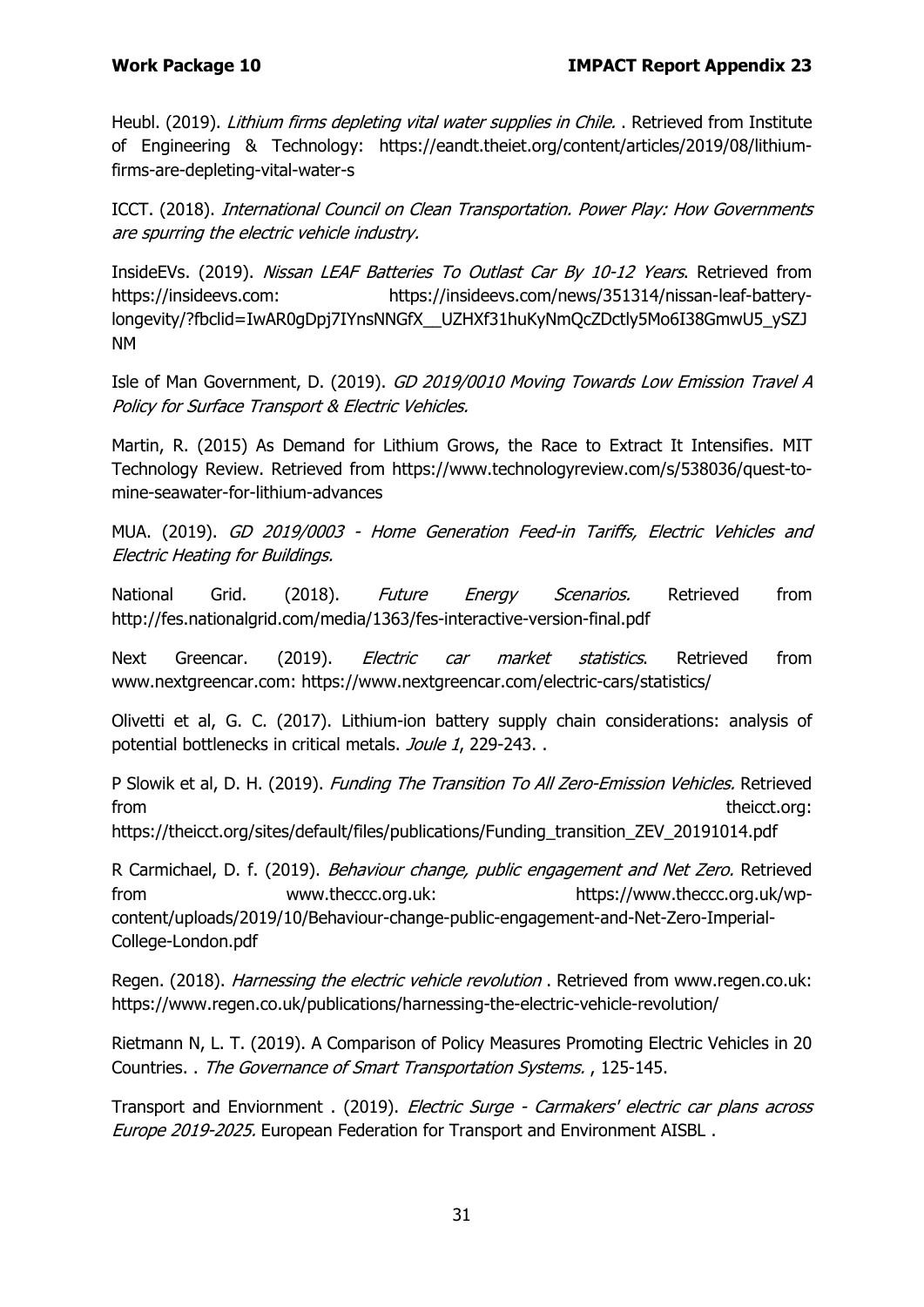UK Government. (2019). Low-emmission vehicles eligible for a plug-in grant. Retrieved from www.gov.uk: https://www.gov.uk/plug-in-car-van-grants

UK Government. (2019). Weekly road fuel prices. Retrieved from www.gov.uk: https://www.gov.uk/government/statistical-data-sets/oil-and-petroleum-products-weeklystatistics

Z Yang et al, P. S. (2016). Principles for Effective Electric Vehicle Incentive Design. International Council on Clean Transportation.

Zap-Map. (2019). *Charging point statistics 2019*. Retrieved from www.zap-map.com/: https://www.zap-map.com/statistics/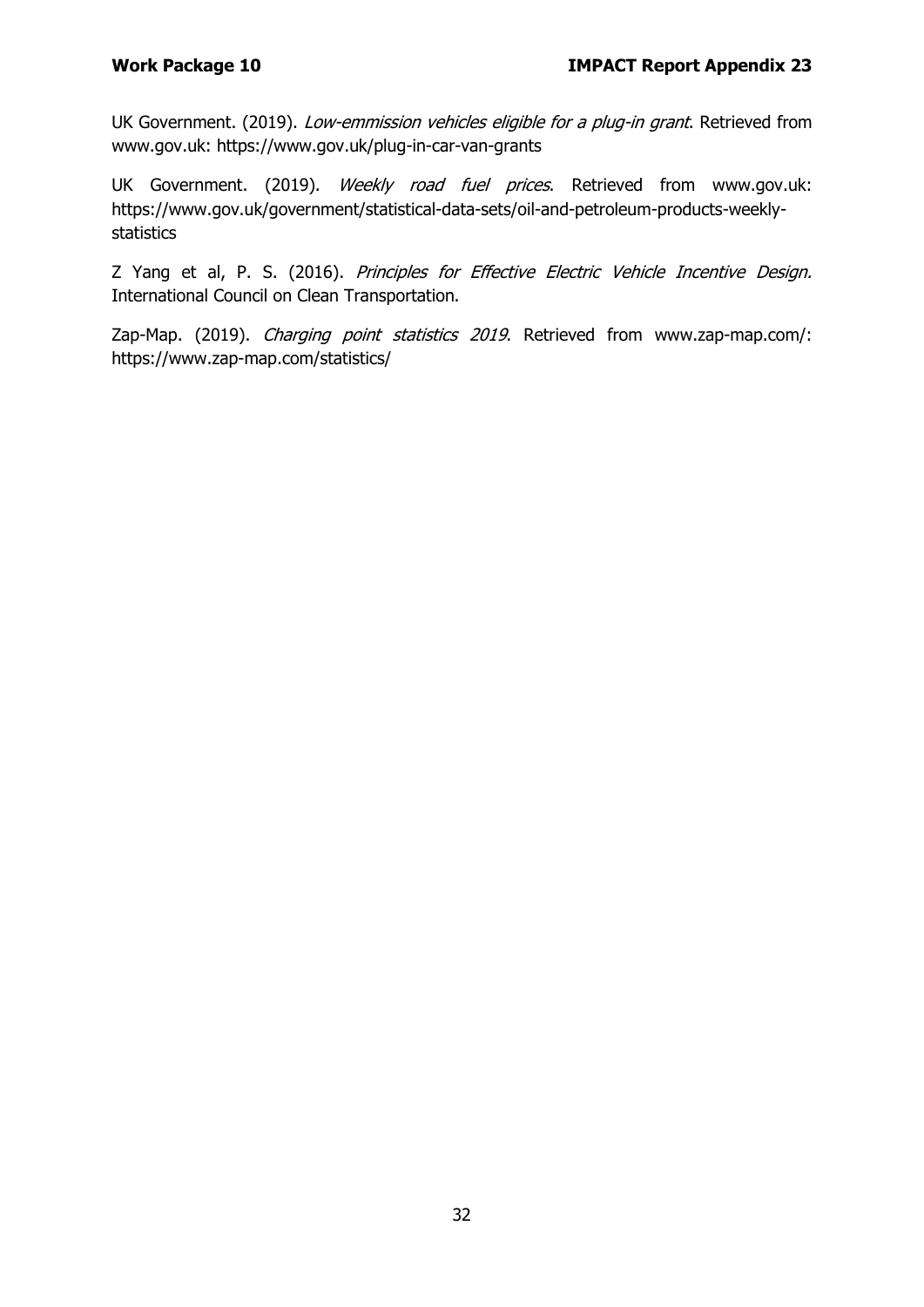#### **APPENDIX I**

**What are the fuel duty barriers/opportunities, including current value to Isle of Man Government of fuel duty?**

#### **Background information**

#### **When is HCO duty payable and who pays it?**

The liability to pay Hydrocarbon Oil (HCO) duty falls due when a dutiable oil product is removed from bond; on the Isle of Man this means the point at which either Manx Petroleum (MP) Ltd. or Ellan Vannin Fuels (EVF) Ltd. remove any type of dutiable fuel from their bulk storage facilities in Douglas or Peel. The two importers must declare and pay the duty due on these 'removals' directly to Isle of Man Customs and Excise (C&E) every month using duty deferment arrangements.

There are also a couple of other small HCO traders on the Island but the duty paid by EVF Ltd. and MP Ltd. accounts for 98% of the Island's annual collection of HCO duty.

So whilst EVF Ltd. and MP Ltd. 'pay' the duty to Isle of Man C&E upfront both companies recover it by adding it on to the cost of the HCO products they sell at the forecourt etc. For instance, a litre of petrol costing 117.06 pence at the forecourt can be broken down in to the following components:

| <b>Component</b>  | Pence per litre |
|-------------------|-----------------|
| Product           | 32.00           |
| <b>HCO Duty</b>   | 57.95           |
| Distribution cost | 1.90            |
| Retailer          | 5.70            |
| VAT @ 20%         | 19.51           |
| Cost to consumer  | 117.06          |

The duty represents almost 50% of the retail cost of a litre of fuel and the VAT a further 16% in the above example, making the amount payable to the Isle of Man Government 77.46p for every litre of petrol consumed.

#### **Duty Rates**

The full table of HCO duties and rates is reported below, but in reality the Island only generates income through the consumption of Ultra Low Sulphur Diesel, Derv, Marine Gas Oil (marked) and a small amount of aviation fuel.

Kerosene, which is used for domestic heating purposes, is also liable to duty but this is fully rebated so effectively the importer (and the consumer) pay zero duty.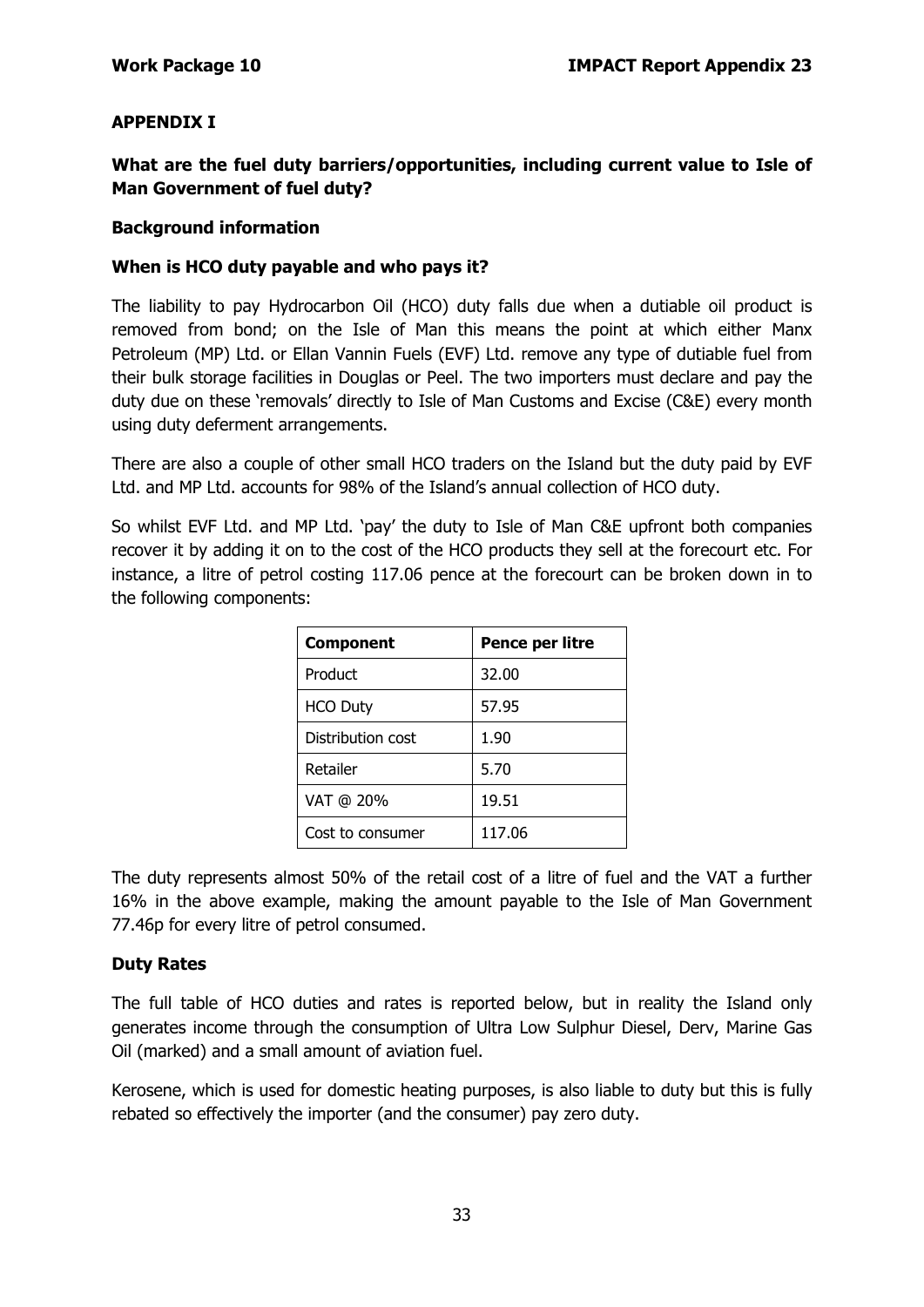#### **VAT**

The sale of most HCO products is treated as a taxable supply for VAT purposes; this means that every £1 of fuel sold on the Island generally results in the collection of a further £0.20 in VAT.

However, kerosene and gas oil used for domestic heating are liable to VAT at the reduced rate of 5%. Any significant reduction in the sale of either product would also result in a lower VAT collection on the Island.

#### **Current value to Isle of Man Government of fuel duty**

Since 2009/10 the average collection of Hydrocarbon Oil (HCO) Duty on the Island has been £30m per year. The highest collection was in 2009/10 (£30.69m); the lowest was in 2014/15 (£29.97m); and the last two financial years have been static at c. £30.3m each.

The stability in HCO receipts might seem surprising if you consider the improvements that have been made in fuel consumption/engine efficiencies throughout the last 10 years; however, the following points also need to be taken in to consideration:

(a) Vehicle replacement

There is a probability that most drivers only change their car once every 10 years on average and many will buy a second-hand rather than a brand new car. This being the case then the Treasury will only experience a significant decrease in HCO duty receipts once all of the older and less efficient vehicles have been replaced through this cycle.

On this basis the Treasury is forecasting HCO duty receipts to remain around £30m in the years 20/21 and 20/22 and this has been factored into financial forecasts.

(b) Duty rate

Historically the HCO duty rates were adjusted every year by HM Treasury as part of its Spring Budget process (now the Autumn Budget); however, due to ongoing economic uncertainties HM Treasury has not adjusted the HCO duty rates since March 2011.

This means that for the past 8+ years the Island's motorists have paid duty at £0.5795 per litre: this is an artificial situation as no inflationary or other economic measures have been adjusted for but all other excise duties e.g. alcohol, tobacco etc. have been subject to annual rate adjustments during this time.

(c) Fuel Prices

Throughout most of the last 8 years the average cost of petrol and diesel at the forecourt has been lower than it was before the last duty rate adjustment was applied in March 2011. This is demonstrated in the graph in Figure A1-a.

In the past, increases in the duty rate (which increase the overall cost of fuel) may have incentivised motorists to change their habits with a view to lowering the cost of motoring. However, the combination of (i) a static duty rate; and (ii) the reduction in the cost of oil, may mean that motorists have reduced their motoring costs or have not noticed any significant increase motoring costs (excl. maintenance and insurance costs). Motorists, might therefore, not have been as motivated as normal to seek out cost efficiencies.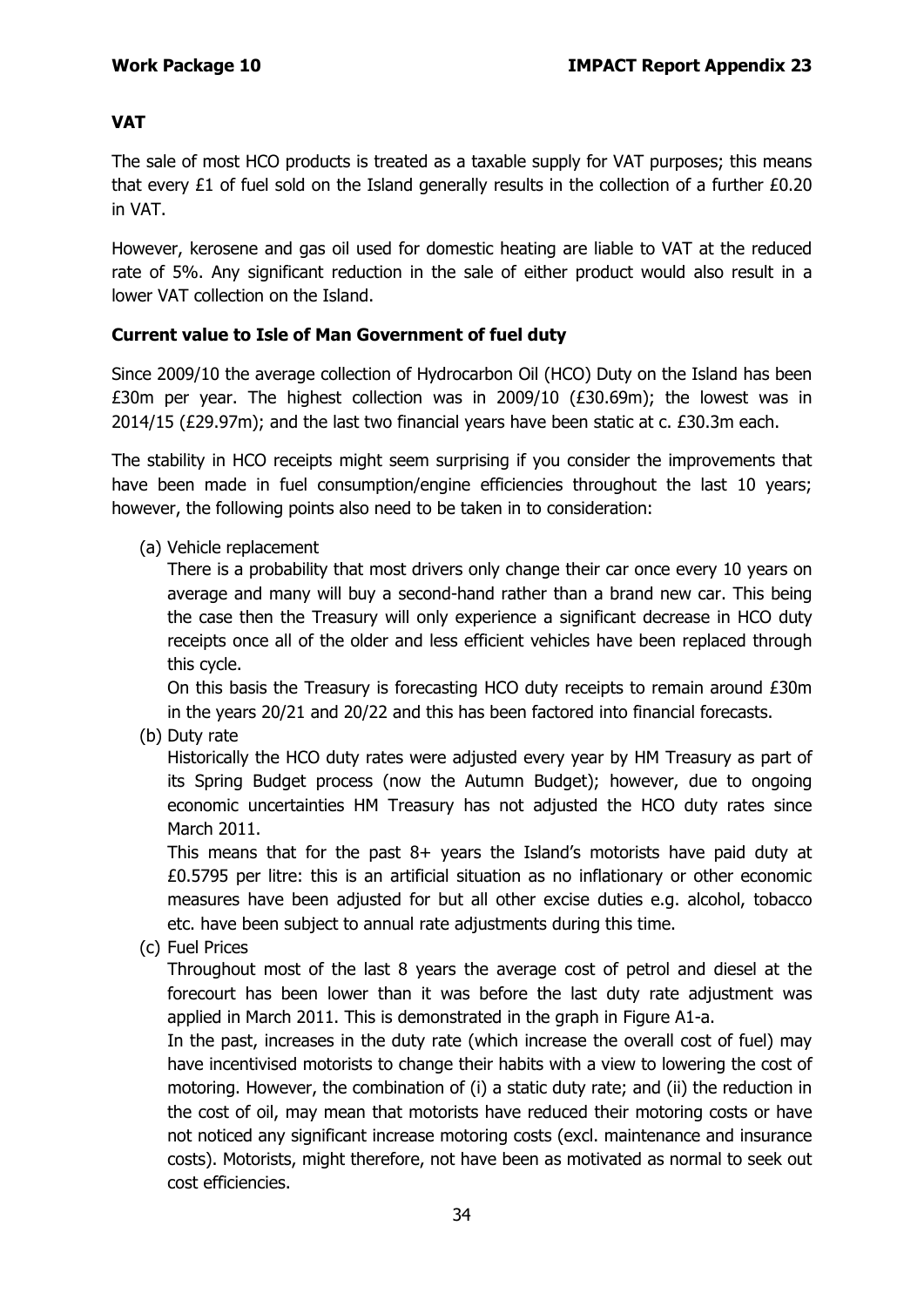For instance a vehicle is likely to become less fuel efficient as it ages making it more expensive to run; but the reduction in the cost of fuel at the pumps might have enabled motorists keep their fuel costs relatively stable even if they have actually been consuming more fuel than previously.



Figure A1-a. Based on UK stats – (UK Government, 2019)

(d) Distance travelled

A high proportion of vehicle journeys on the Island are only likely to cover short distances; depending on the vehicle used short journeys are likely to be fuel inefficient leading to increased consumption and higher than average HCO duty receipts on the Island.

(e) Inflation

Since March 2011 inflation has increased by 14.43%; based on this the public could have expected to spend £1.14 today to purchase what have cost £1.00 in March 2011.

As the duty rate has not changed since March 2011 inflation has not been fully captured within the Islands HCO duty receipts; the value of the £30.69m collected in 2009/10 should equate after adding inflation to HCO receipts of £34.98m in 2018/19; however inflationary increases in the duty rate have not been introduced by HM Treasury and high fluctuation in forecourt prices driven by oil prices has meant that overall receipts are similar to 2009/10 levels.

#### **HCO consumption rates in 18/19 by type**

| Category            | Litres (m) | <b>£m Duty</b> |
|---------------------|------------|----------------|
| Derv/Diesel         | 26.2       | 15.2           |
| Petrol              | 23.8       | 13.8           |
| Gas Oil             | 9.6        | 1.0            |
| Other trader income |            | 0.3            |
| Total               | 59.6       | 30.3           |

In 2018/19 the £30.3m collection was made up of: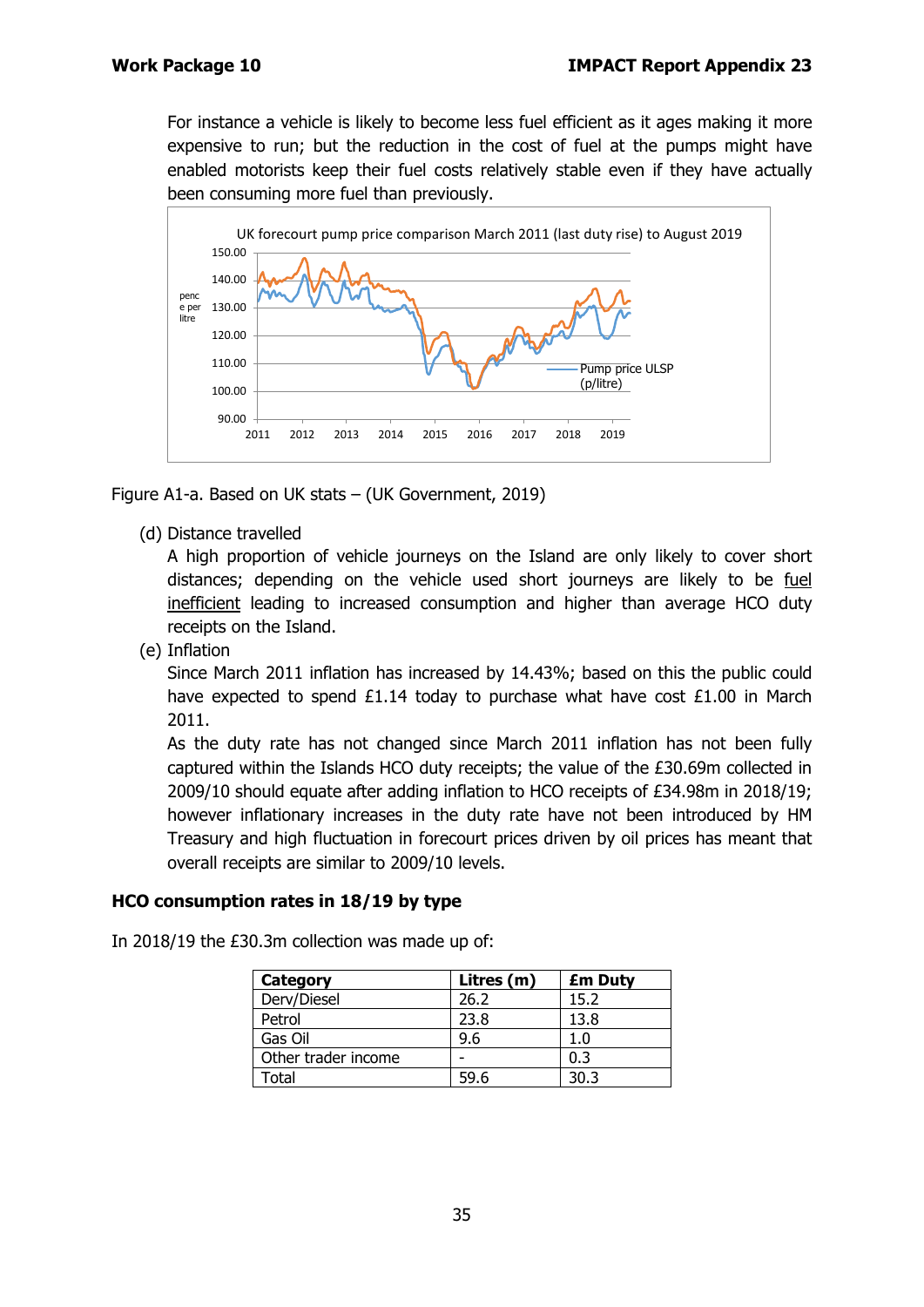#### **Barriers**

#### **The Revenue Sharing Agreement with the UK**

The HCO duty rates are set by HM Treasury in the UK and under the 1979 C&E Agreement the Isle of Man adopts the same rates.

Paragraph 6 (2) (a) of the C&E Agreement allows the Isle of Man to apply a supplementary rebate not exceeding 10p per gallon or 2.2p per litre on any hydrocarbon oil used in the Isle of Man:

"so long as the Isle of Man Government advises the United Kingdom of any proposed variation in the supplementary rebate".

The Isle of Man Government must give the UK Government 3 months' notice of any proposed change in the HCO duty rate.

Unfortunately the C&E Agreement (which is an Act of Parliament and not an Isle of Man Act) does not include any provision to apply a 'surcharge' in respect of excise (incl. HCO) duties consumed on the Island.

This means that the Island can only reduce the cost of hydrocarbon oil duty by up to 2.2 pence per litre and it cannot influence consumer behaviour through the application of a fuel surcharge. For instance if we had the vires to apply a surcharge rather than a rebate then the Island would have more scope to influence consumer behaviour by (for example) decreasing petrol duty by 2.2p per litre and increasing diesel duty by a similar amount. Such measures might assist in a gradual reduction in the number of diesel vehicles on the Island. However simply switching from diesel to petrol wouldn't reduce the reliance on fossil fuels; although there  $should$  be some health benefits gained through improved air quality/reduction in nitrogen oxide (NOx) gases in the atmosphere.

#### **Impact on VAT of introducing a new 'tax' for HCOs**

On December 14 2010 a question was raised in Tynwald under the following heading: "New tax on road fuel. Avoiding sharing proceeds with the UK". A copy is attached at Appendix II of this document.

The reasons cited in the response, although it was made 9 years ago, remain extant.

#### **Ability to recover the loss of revenue from HCOs per year**

The Treasury currently raises £30m per annum through HCO duties; this equates to c. 9% of all C&E income to Treasury in 2018/19. For comparative purposes £30m is not far short of the amount needed to fund the Department of Home Affairs for a year.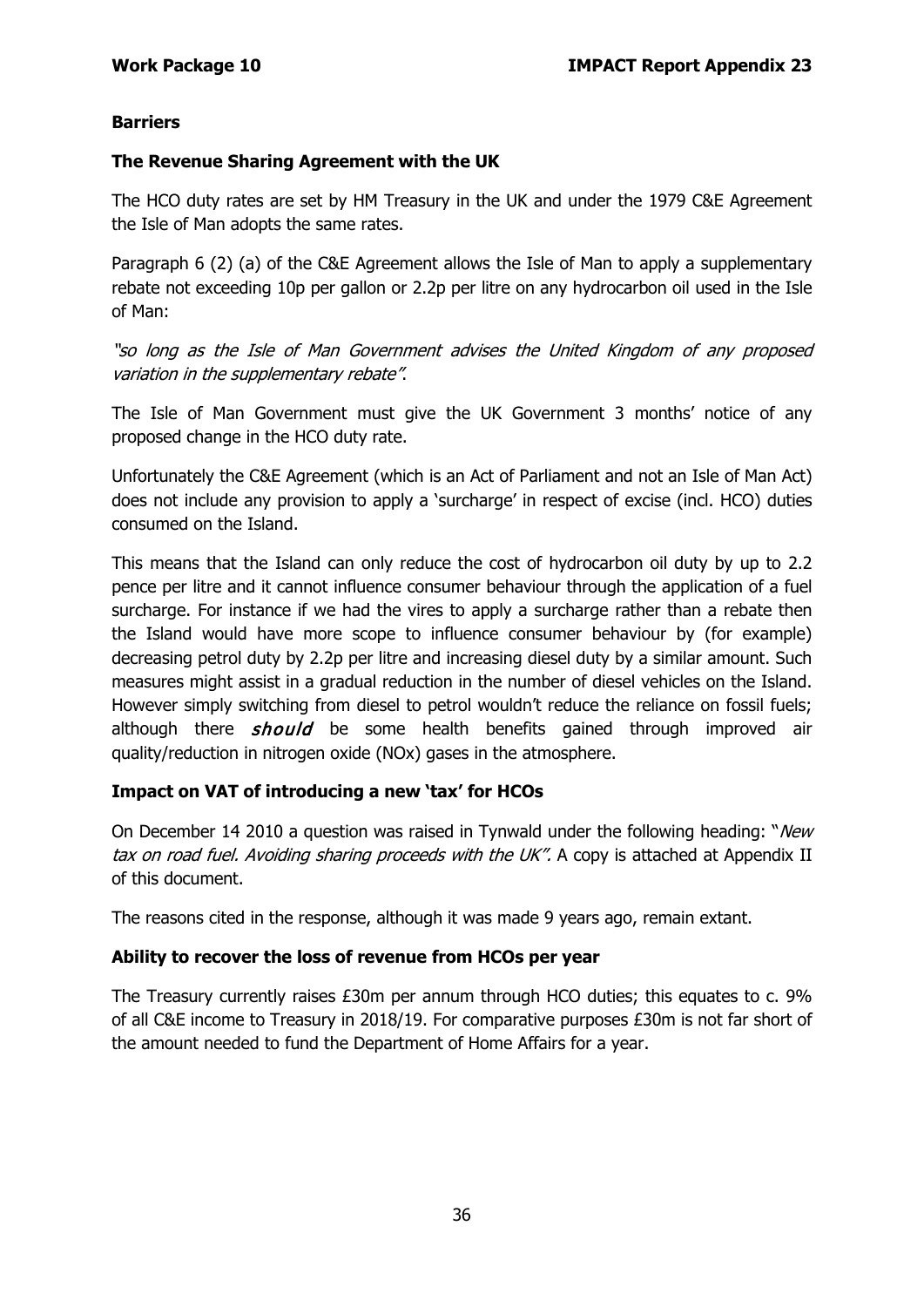Any reduction in revenue to Treasury will have to be offset by the following type of measures:

- Increasing the revenue raised through:
	- (i) another indirect taxation income stream—however the existence of the C&E Agreement limits the Island's ability to increase the agreed 'shared duties' which are collected under that agreement.
	- (ii) Introduction of new 'non-shared' environmental duties.

Currently on-line gaming duty, lottery duty, air passenger duty and the revenue raised through the application of VAT penalties sit outside of the C&E Agreement. These are referred to as 'non-shared' duties; the revenue raised on the Island through these duties is not shared with the UK in the same way that VAT, Excise or Customs duties are. The Island could seek to introduce its own 'environmental taxes' as non-shared duties but would have to go through the full consultation and legislative process in order to do so. The UK already has a range of environmental taxes including Aggregates Levy, Climate Change Levy, Landfill Tax that could be considered on the Isle of Man however aggregates and landfill charges are already in place on the Island and are administered by the Department of Infrastructure and the Department of the Environment, Food & Agriculture. They do not form part of the indirect tax system administered by the Isle of Man Treasury Department.

### **Opportunities**

A new duty/environmental duty could be introduced as long as it sat outside of the C&E Agreement. However, there is still a possibility that any new 'duty' could be subject to some conditions and the biggest consideration would be the point at which the 'duty' would become due; anything that would create a border would (almost certainly) contravene the 1979 C&E Agreement with the UK. Equally we cannot adopt any mechanism that would create an additional layer of tax on an item that is already subject to tax/taxes.

For instance any additional 'duty' on fossil fuels could be difficult to introduce because a form of duty is already applied under the C&E Agreement and VAT is also charged on the supply so the introduction of a third layer of duty could be considered overly punitive.

The switch to cleaner fuels for transport and domestic heating purposes should still generate a reasonable amount of income for the Isle of Man Treasury as these products, which are already available, are dutiable at the same duty rates currently used for Petrol and Diesel. In the short term, only a significant uptake of e-vehicles would put a 'dent' in the income gained from HCO duty on the Island.

Also if transport continues to be powered by liquid fuels it will, in all probability, still be subject to duty charges. Therefore a significant loss of duty revenue may not be as big, or as immediate, an issue as originally anticipated.

#### **Funding for initiatives**

Treasury currently has a General Reserve Fund of £338m. Not all of the fund is available for use but there is a possibility that the Treasury could provide some incentive funding out of the General Reserve Fund.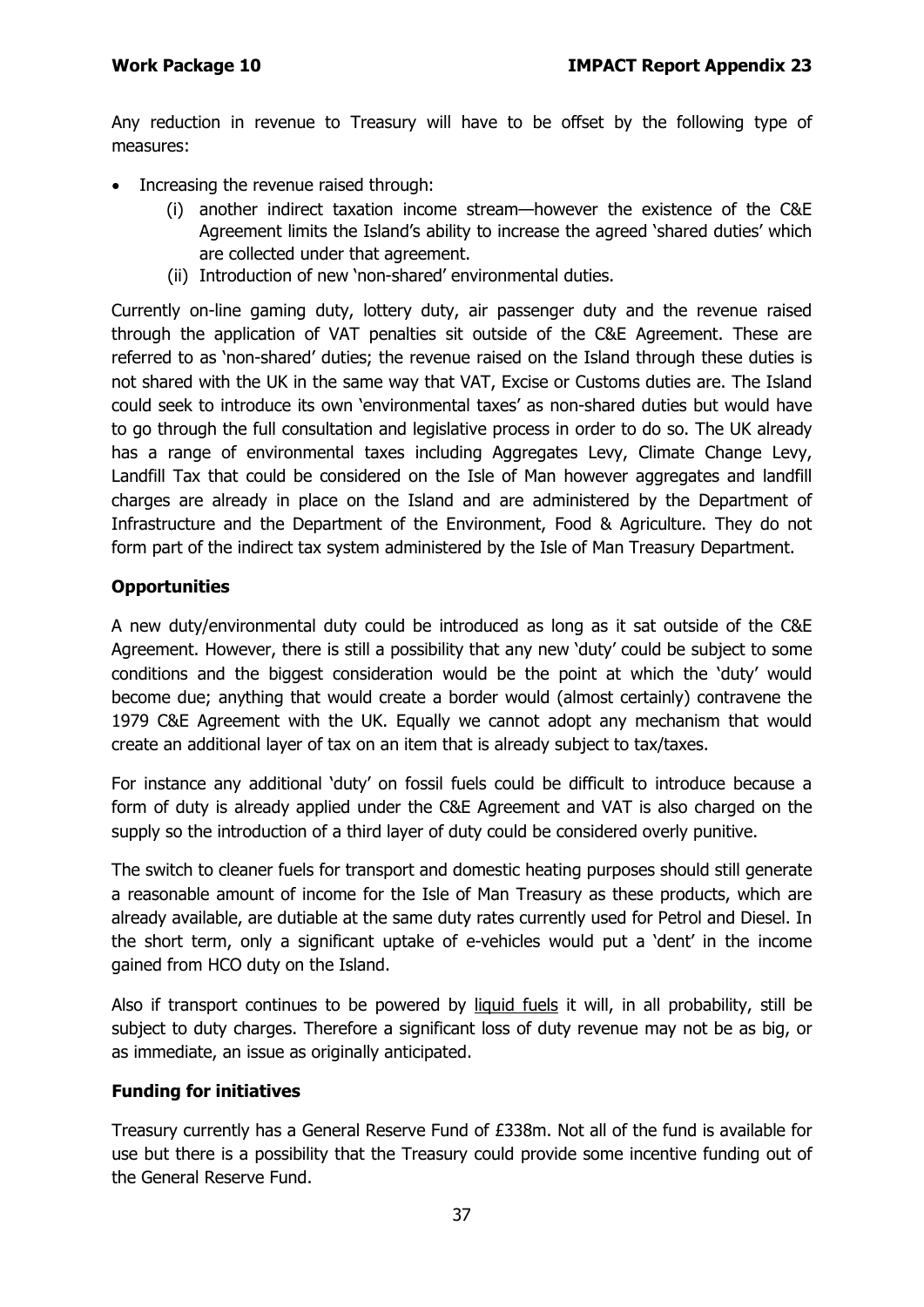## **Appendix II**

| Light oils                                                        |                               |  |
|-------------------------------------------------------------------|-------------------------------|--|
| Fuel Duty-pound per litre (unless stated)                         | From 6 pm on 23 March<br>2011 |  |
| Unleaded petrol                                                   | 0.5795                        |  |
| Light oil (other than unleaded petrol or aviation gasoline)       | 0.6767                        |  |
| Aviation gasoline (Avgas)                                         | 0.3770                        |  |
| Light oil delivered to an approved person for use as furnace fuel | 0.1070                        |  |

# Heavy oils

| Fuel Duty-pound per litre (unless stated)                             | From 6 pm on 23 March<br>2011 |
|-----------------------------------------------------------------------|-------------------------------|
| Heavy oil (diesel)                                                    | 0.5795                        |
| Marked gas oil                                                        | 0.1114                        |
| Fuel oil                                                              | 0.1070                        |
| Heavy oil other than fuel oil, gas oil or kerosene used as fuel       | 0.1070                        |
| Kerosene to be used as fuel in an engine, other than in a road 0.1114 |                               |

vehicle or for heating